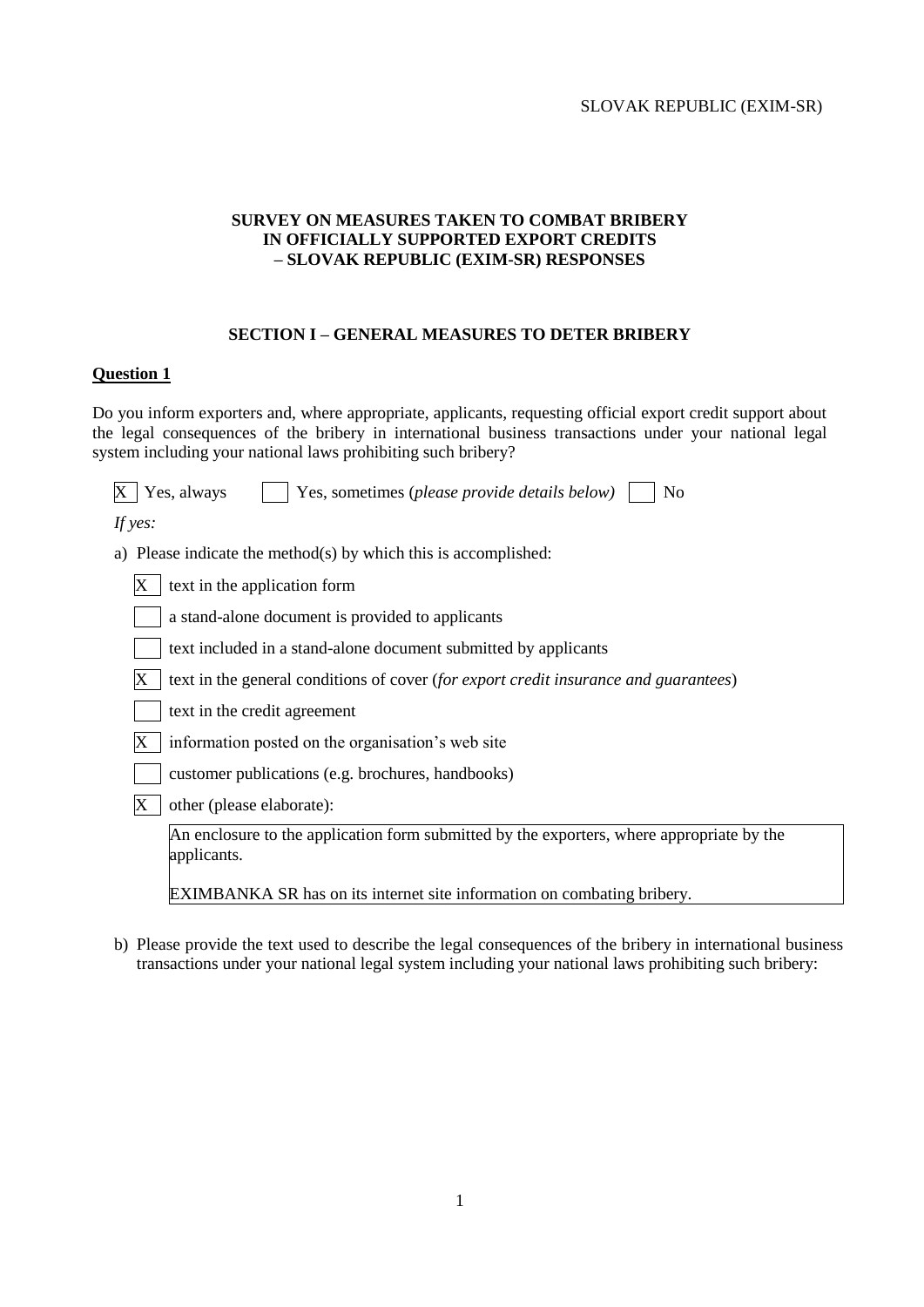Text in the enclosure to the application form submitted by the exporter, where appropriate by the applicant:

- We declare that we are fully informed about the legal consequences of bribery in international business transactions under its national legal system including its national laws. We are aware, that the financing or the insurance with official export credit support cannot be provided in relation to the export contract, preparation or realisation of which was connected with bribery directly or by means of the third person according to the special provisions of § 328 and foll. of the Law No.300/2005 Coll. – Criminal Law and § 49 of the Law No. 513/1991 Coll., Commercial Code.

- We declare that during the preparation of the export contract we did not breach directly or by means of the third person Anti-Bribery provisions\* and we will not breach them during the realisation of the export contract. (\*e.g. the Announcement of the Ministry of Foreign Affairs of the Slovak Republic No.318/1999 Coll. Convention on Combating Bribery of Foreign Public Officials in International Business Transactions)

- We declare, that our company is not listed on the publicly available debarment lists of the following international financial institutions: World Bank Group, African Development Bank, Asian Development Bank, European Bank for Reconstruction and Development, Inter-American Development Bank.

- We declare that our company or anyone acting on our behalf in connection with the transaction: is not currently under charge; within a five-year period preceding the application have not been convicted in a national court; have not been subject to equivalent national administrative measures for violation of laws against bribery of foreign public officials of any country.

'- We declare that our company disclose, upon demand of EXIMBANKA SR the identity of persons acting on our behalf in connection with the transaction, which is subject to state support, as well as the amount and purpose of commissions and fees paid, or agreed to be paid, to such persons.

Text in the general conditions of cover:

- In case EXIMBANKA SR has a reason to believe that in relation to an export contract, the exporter or a person acting on his behalf violated the provisions of the special law\*\*, EXIMBANKA SR is authorised to refuse the insurance. (\*\* §160 and foll. of the Law No. 140/1961 Coll. – Criminal Law and § 49 of the Law No.513/1991 Coll., Commercial Code)

- One of the exclusions from Insurance: No title for indemnification shall arise on the basis of insurance concluded in accordance with the Insurance Conditions when a loss occured as a consequence of the following event: in case the insured or a person acting for him or on his behalf violates the standards and practices of the international law which are binding for the Slovak Republic\*. (\* e.g. the Announcement of the Ministry of Foreign Affairs of the Slovak Republic No.318/1999 Coll. Convention on Combating Bribery of Foreign Public Officials in International Business Transactions)

Text in the general conditions of cover:

Recourse against Exporter: The recourse shall be applied in cases of violation of norms and practices of the public or private law binding for the Slovak Republic.

Comments/clarifications/additional information related to the answers provided above:

Please describe any additional measures taken in relation to information provided to exporters/applicants: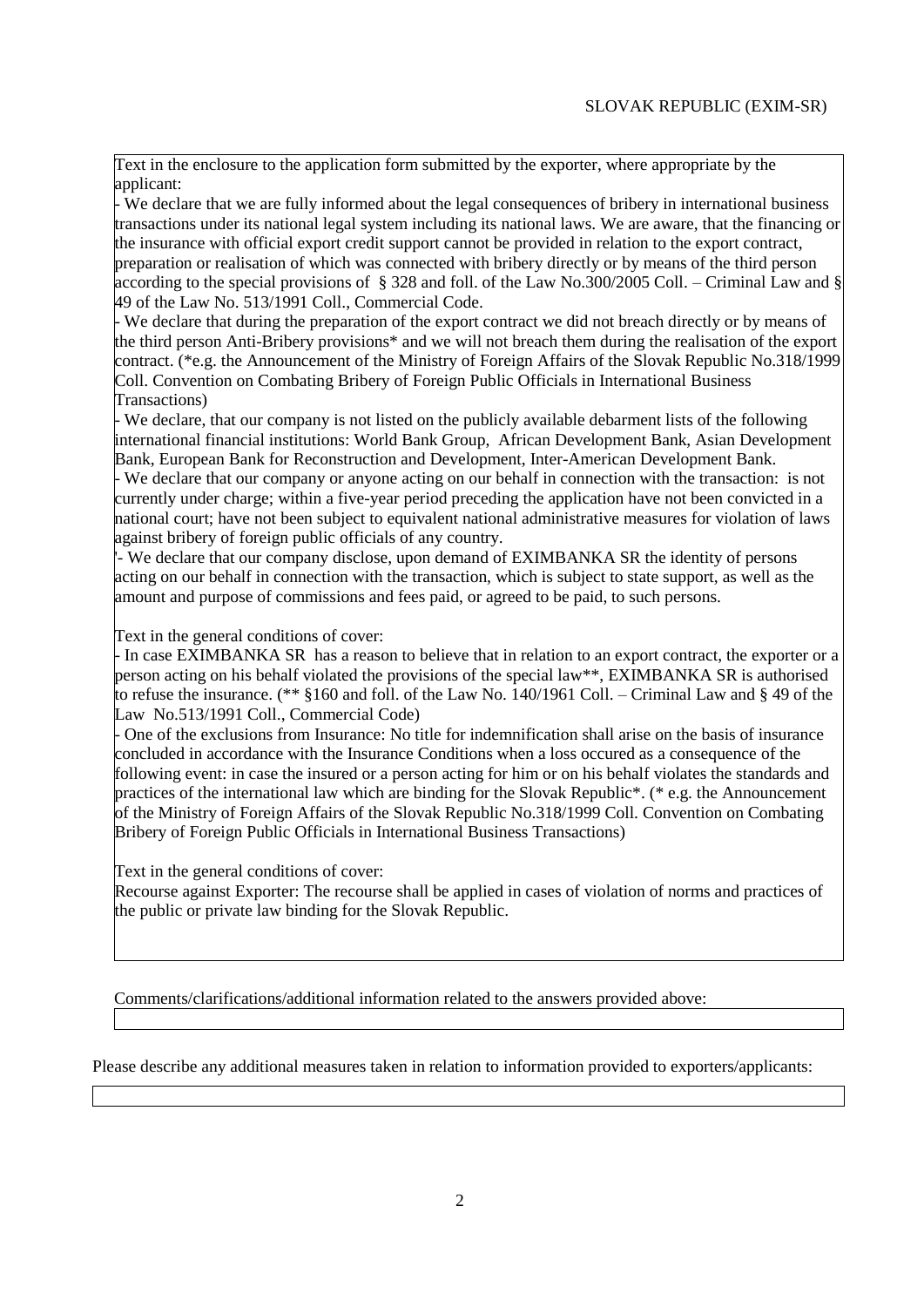# **Question 2**

Do you encourage exporters and, where appropriate, applicants, requesting official export credit support to develop, apply and document appropriate management control systems that combat bribery?

| Yes, always<br>Yes, sometimes (please provide details below)<br>No                                           |
|--------------------------------------------------------------------------------------------------------------|
| If yes:                                                                                                      |
| a) Please indicate how this is accomplished:                                                                 |
| text in the application form                                                                                 |
| a stand-alone document is provided to applicants                                                             |
| text in the general conditions of cover (for export credit insurance and guarantees)                         |
| text in the credit agreement                                                                                 |
| information posted on the organisation's web site                                                            |
| customer publications (e.g. brochures, handbooks)                                                            |
| other (please elaborate):                                                                                    |
| The text in the credit terms and conditions, which constituting an integral part of the credit<br>agreement. |
|                                                                                                              |

b) Please provide the text used to encourage exporters and, where appropriate, applicants, requesting official export credit support to develop, apply and document appropriate management control systems that combat bribery: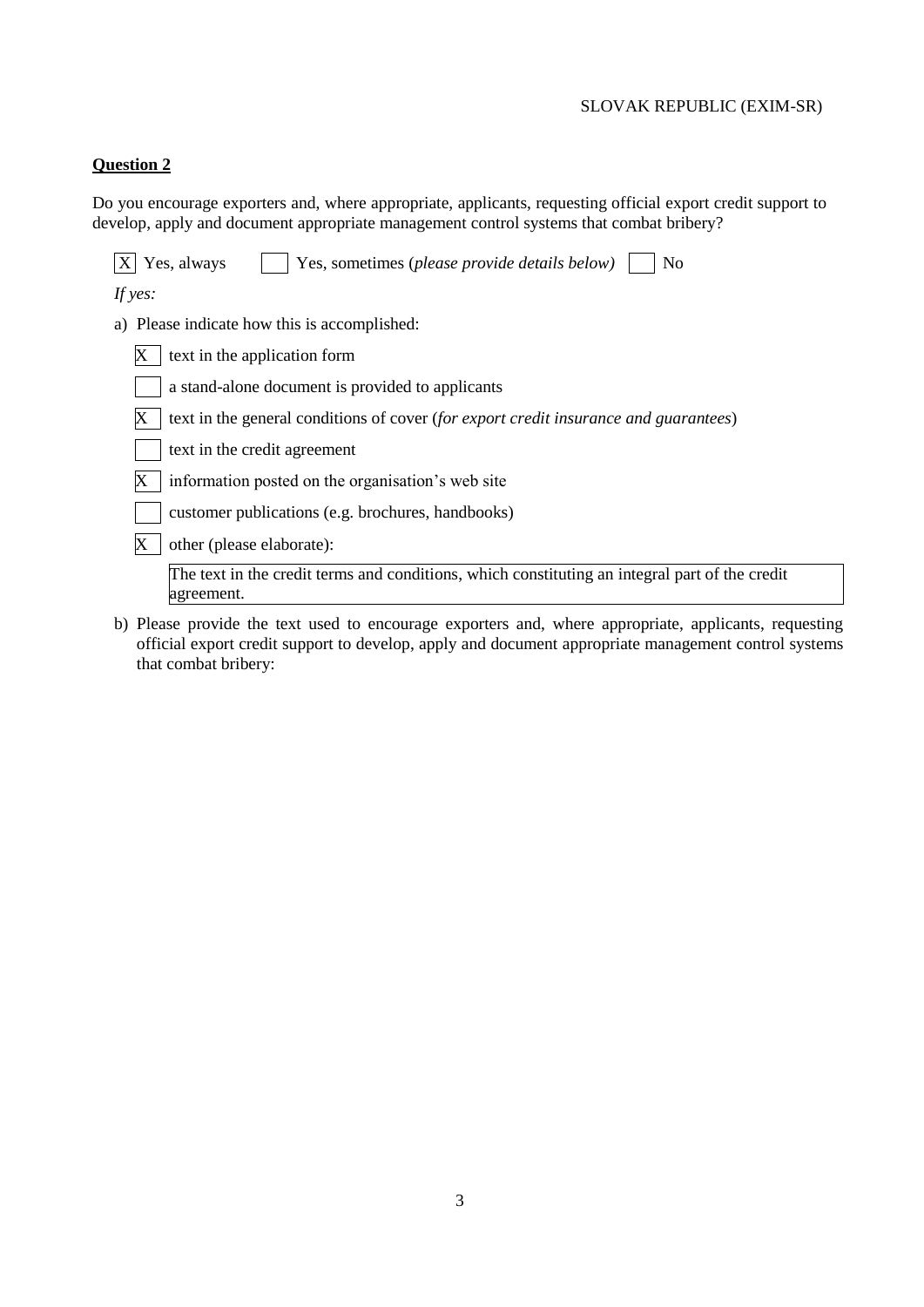Text in the enclosure to the application form submitted by the exporter, where appropriate by the applicant:

- We declare that we are fully informed about the legal consequences of bribery in international business transactions under its national legal system including its national laws. We are aware, that the financing or the insurance with official export credit support cannot be provided in relation to the export contract, preparation or realization of which was connected with bribery directly or by means of the third person according to the special provisions of § 328 and foll. of the Law No.300/2005 Coll. – Criminal Law and § 49 of the Law No. 513/1991 Coll., Commercial Code.

- We declare that during the preparation of the export contract we did not breach directly or by means of the third person Anti-Bribery provisions\* and we will not breach them during the realization of the export contract. (\*e.g. the Announcement of the Ministry of Foreign Affairs of the Slovak Republic No.318/1999 Coll. Convention on Combating Bribery of Foreign Public Officials in International Business Transactions).

- We declare, that our company is not listed on the publicly available debarment lists of the following international financial institutions: World Bank Group, African Development Bank, Asian Development Bank, European Bank for Reconstruction and Development, Inter-American Development Bank.

- We declare that our company or anyone acting on our behalf in connection with the transaction: is not currently under charge; within a five-year period preceding the application have not been convicted in a national court; have not been subject to equivalent national administrative measures for violation of laws against bribery of foreign public officials of any country.

- We declare that our company discloses, upon demand of EXIMBANKA SR the identity of persons acting on our behalf in connection with the transaction, which is subject to state support, as well as the amount and purpose of commissions and fees paid, or agreed to be paid, to such persons.

Comments/clarifications/additional information related to the answers provided above:

Please describe any additional measures taken in relation to exporter/applicant management control systems to combat bribery: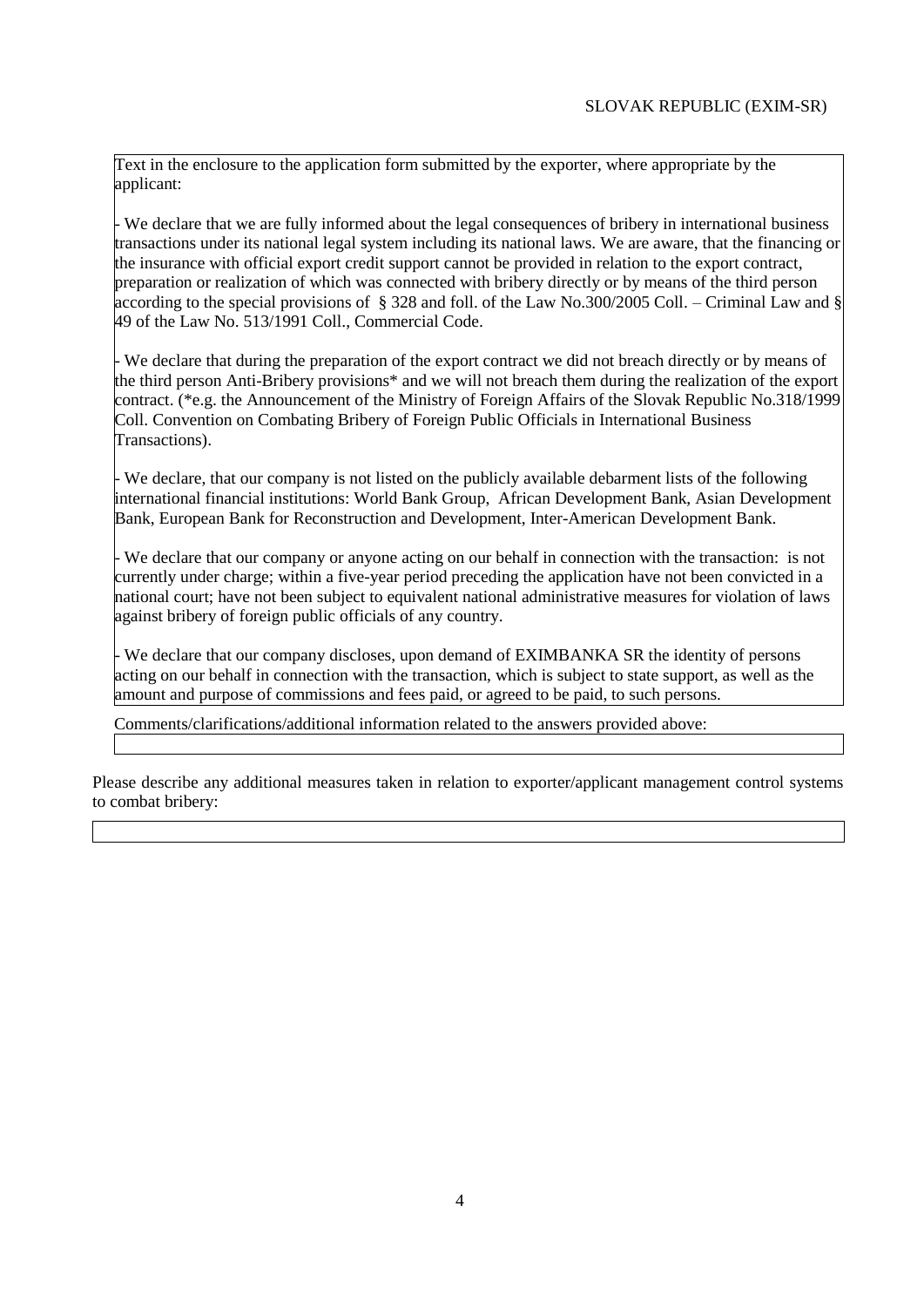# **Question 3**

Do you require exporters and, where appropriate, applicants, requesting official export credit support to provide an undertaking/declaration that neither they, nor anyone acting on their behalf, such as agents, have been engaged or will engage in bribery in the transaction?

| Yes, always<br>N <sub>0</sub><br>Yes, sometimes (please provide details below)                                                        |  |  |  |  |  |  |  |  |  |
|---------------------------------------------------------------------------------------------------------------------------------------|--|--|--|--|--|--|--|--|--|
| If Yes:                                                                                                                               |  |  |  |  |  |  |  |  |  |
| The requirement is communicated to exporters/applicants via:<br>a)                                                                    |  |  |  |  |  |  |  |  |  |
| text in the application form<br>Х                                                                                                     |  |  |  |  |  |  |  |  |  |
| a stand-alone document is provided to applicants                                                                                      |  |  |  |  |  |  |  |  |  |
| text in the general conditions of cover (for export credit insurance and guarantees)                                                  |  |  |  |  |  |  |  |  |  |
| text in the credit agreement                                                                                                          |  |  |  |  |  |  |  |  |  |
| information posted on the organisation's web site                                                                                     |  |  |  |  |  |  |  |  |  |
| customer publications (e.g. brochures, handbooks)                                                                                     |  |  |  |  |  |  |  |  |  |
| other (please elaborate):                                                                                                             |  |  |  |  |  |  |  |  |  |
| Such declaration is stated in the enclosure to the application form submitted by the exporter/<br>where appropriate by the applicant. |  |  |  |  |  |  |  |  |  |
| The undertaking/declaration is obtained from exporters/applicants through:<br>b)                                                      |  |  |  |  |  |  |  |  |  |
| the application form                                                                                                                  |  |  |  |  |  |  |  |  |  |
| a stand-alone document submitted<br>at the time of<br>before support is<br>X<br>application<br>provided<br>by the exporter/applicant  |  |  |  |  |  |  |  |  |  |
| other (please elaborate):<br>at the time of<br>before support is<br>application<br>provided                                           |  |  |  |  |  |  |  |  |  |
|                                                                                                                                       |  |  |  |  |  |  |  |  |  |

c) Please provide the text of the requirement and/or the undertaking/declaration provided by exporters/applicants: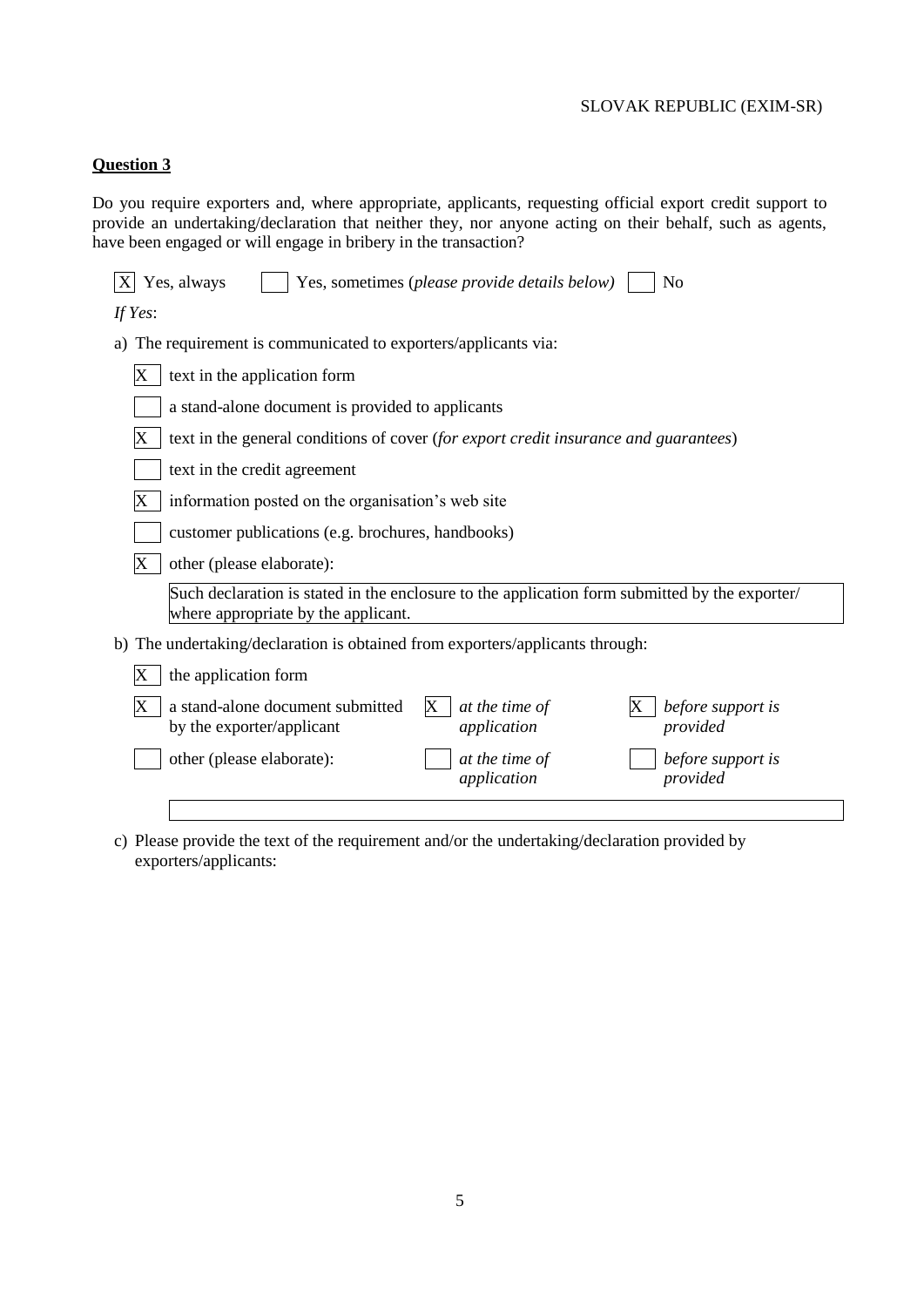Text in the enclosure to the application form submitted by the exporter, where appropriate by the applicant:

- We declare that we are fully informed about the legal consequences of bribery in international business transactions under its national legal system including its national laws. We are aware, that the financing or the insurance with official export credit support cannot be provided in relation to the export contract, preparation or realisation of which was connected with bribery directly or by means of the third person according to the special provisions of § 328 and foll. of the Law No.300/2005 Coll. – Criminal Law and § 49 of the Law No. 513/1991 Coll., Commercial Code.

- We declare that during the preparation of the export contract we did not breach directly or by means of the third person Anti-Bribery provisions\* and we will not breach them during the realisation of the export contract. (\*e.g. the Announcement of the Ministry of Foreign Affairs of the Slovak Republic No.318/1999 Coll. Convention on Combating Bribery of Foreign Public Officials in International Business Transactions)

Text in the general conditions of cover:

No title for indemnification shall arise on the basis of insurance concluded in accordance with the Insurance Conditions when loss occured as a consequence of the following event: in case the insured or a person acting for him or on his behalf violates the standards and practices of the international law which are binding for the Slovak Republic\*. (\*e.g. the Announcement of the Ministry of Foreign Affairs of the Slovak Republic No.318/1999 Coll. Convention on Combating Bribery of Foreign Public Officials in International Business Transactions)

Text in the general conditions of cover:

Recourse against Exporter: The recourse shall be applied in cases of violation of norms and practices of the public or private law binding for the Slovak Republic.

Comments/clarifications/additional information related to the answers provided above:

Please describe any additional measures taken in relation to exporter/applicant declarations/undertakings: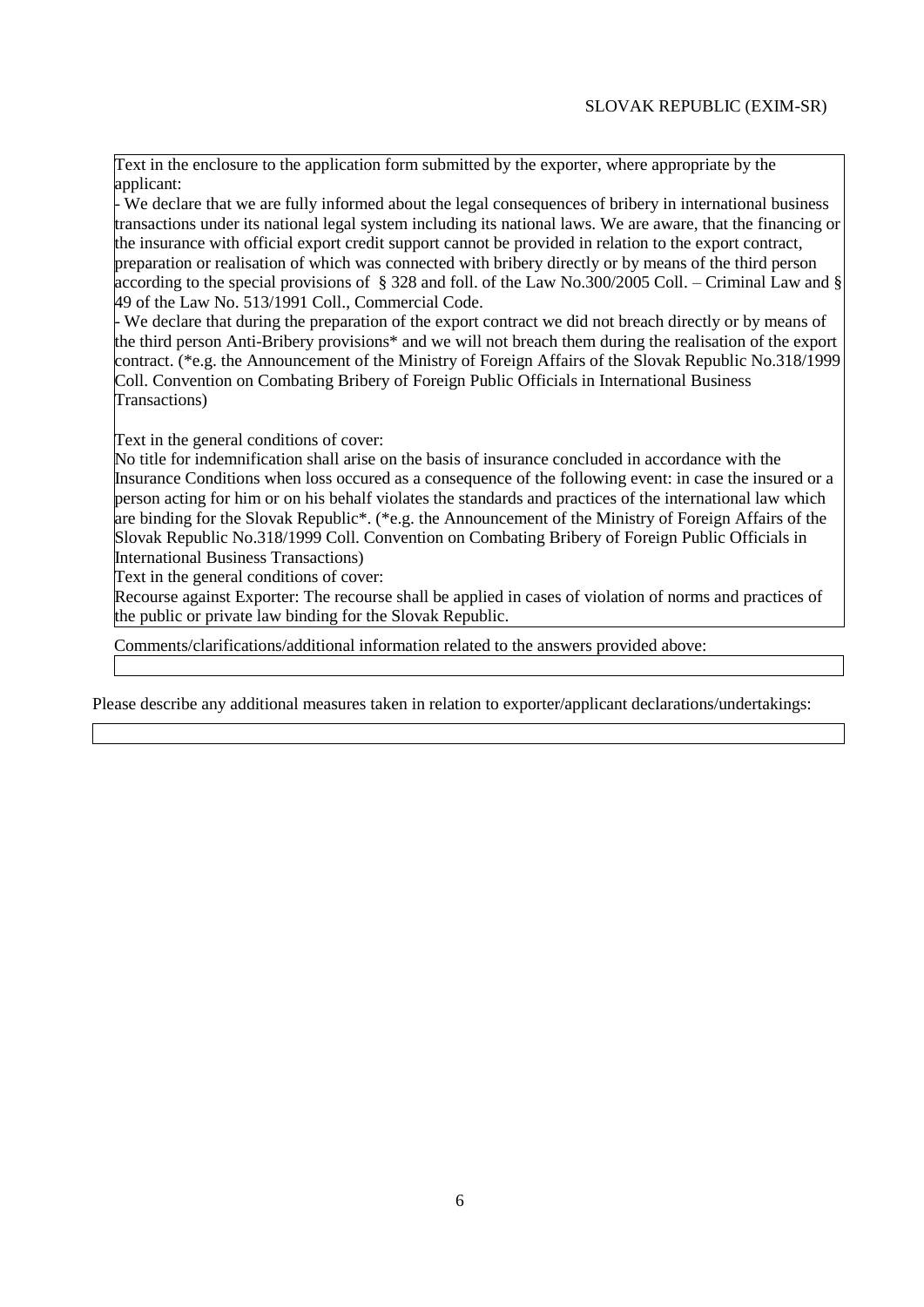# **Question 4**

Do you verify and note<sup>1</sup> whether exporters, and where appropriate, applicants, are listed on the publicly available debarment lists of the following international financial institutions (IFIs): World Bank Group, African Development Bank, Asian Development Bank, European Bank for Reconstruction and Development and the Inter-American Development Bank?

| If Yes:                                                                                                       |  |  |  |  |  |  |  |  |  |
|---------------------------------------------------------------------------------------------------------------|--|--|--|--|--|--|--|--|--|
| Which actors associated with the transaction are subject to verification?<br>a)                               |  |  |  |  |  |  |  |  |  |
| the applicant<br>at the time of application<br>before support is provided<br>Х<br>X                           |  |  |  |  |  |  |  |  |  |
| the exporter $(s)$<br>at the time of application<br>before support is provided<br>X.                          |  |  |  |  |  |  |  |  |  |
| other ( <i>e.g.</i> agents – please<br>at the time of application<br>before support is provided<br>elaborate) |  |  |  |  |  |  |  |  |  |
| Subject to verification is an exporter, where appropriate an applicant.                                       |  |  |  |  |  |  |  |  |  |
| b) Please indicate how the verification is achieved:                                                          |  |  |  |  |  |  |  |  |  |
| at the time of application $X \mid$ before support is provided<br>staff check the lists                       |  |  |  |  |  |  |  |  |  |
| exporter/applicant self-declaration X<br>at the time of application $X \mid$ before support is provided       |  |  |  |  |  |  |  |  |  |
| other (please elaborate):<br>at the time of application $\vert \cdot \vert$ before support is provided        |  |  |  |  |  |  |  |  |  |
|                                                                                                               |  |  |  |  |  |  |  |  |  |
| Comments/clarifications/additional information related to the answers provided above:                         |  |  |  |  |  |  |  |  |  |

Please describe any additional measures taken in relation to current or past debarment of exporters/applicants by other institutions:

|<br>|<br>|

Such verification may take the form of a self-declaration from exporters and, where appropriate, applicants, as to whether they are listed on the publicly available IFI debarment lists.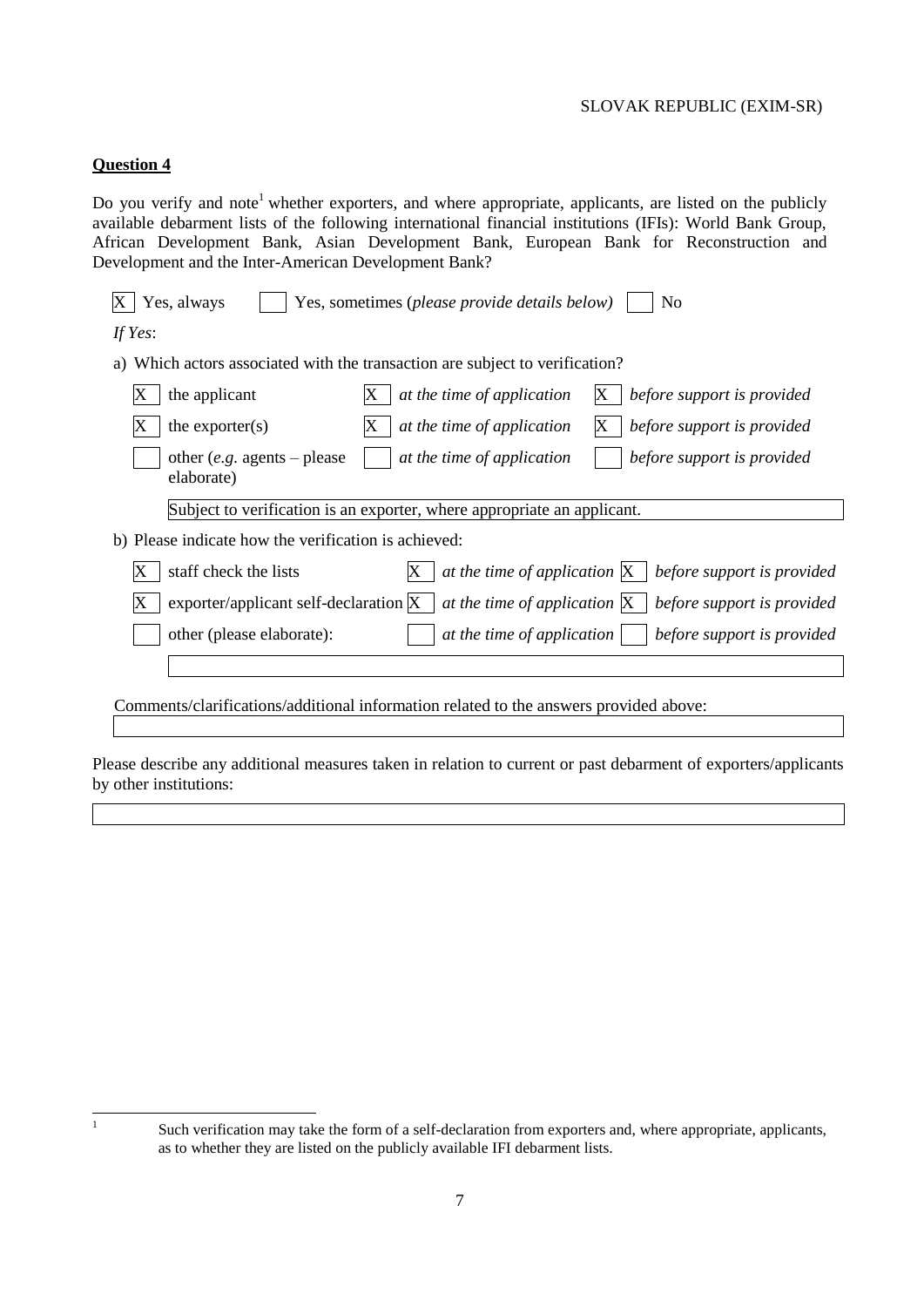#### **Question 5**

Do you require exporters and, where appropriate, applicants, to disclose whether they or anyone acting on their behalf in connection with the transaction are currently under charge in a national court or, within a five-year period preceding the application, have been convicted in a national court or been subject to equivalent national administrative measures for violation of laws against bribery of foreign public officials of any country?

| Yes, always<br>Yes, sometimes (please provide details below)                                       | No                                                             |
|----------------------------------------------------------------------------------------------------|----------------------------------------------------------------|
| If Yes:                                                                                            |                                                                |
| a) Please indicate how requirement is met:                                                         |                                                                |
| the application form provides for such disclosures to be made                                      |                                                                |
| a stand-alone document requiring<br>such disclosures must be provided<br>by the exporter/applicant | at the time of<br>before support is<br>application<br>provided |
| other (please elaborate):                                                                          | at the time of<br>before support is<br>application<br>provided |
|                                                                                                    |                                                                |

Comments/clarifications/additional information related to the answers provided above:

An enclosure to the application form submitted by the exporters, where appropriate by the applicants. Reference is also made in general condition of cover/financing, which constituting an integral part of the insurance/credit agreement.

Please describe any additional measures taken in relation to exporter/applicant disclosure of charges and/or convictions of bribery: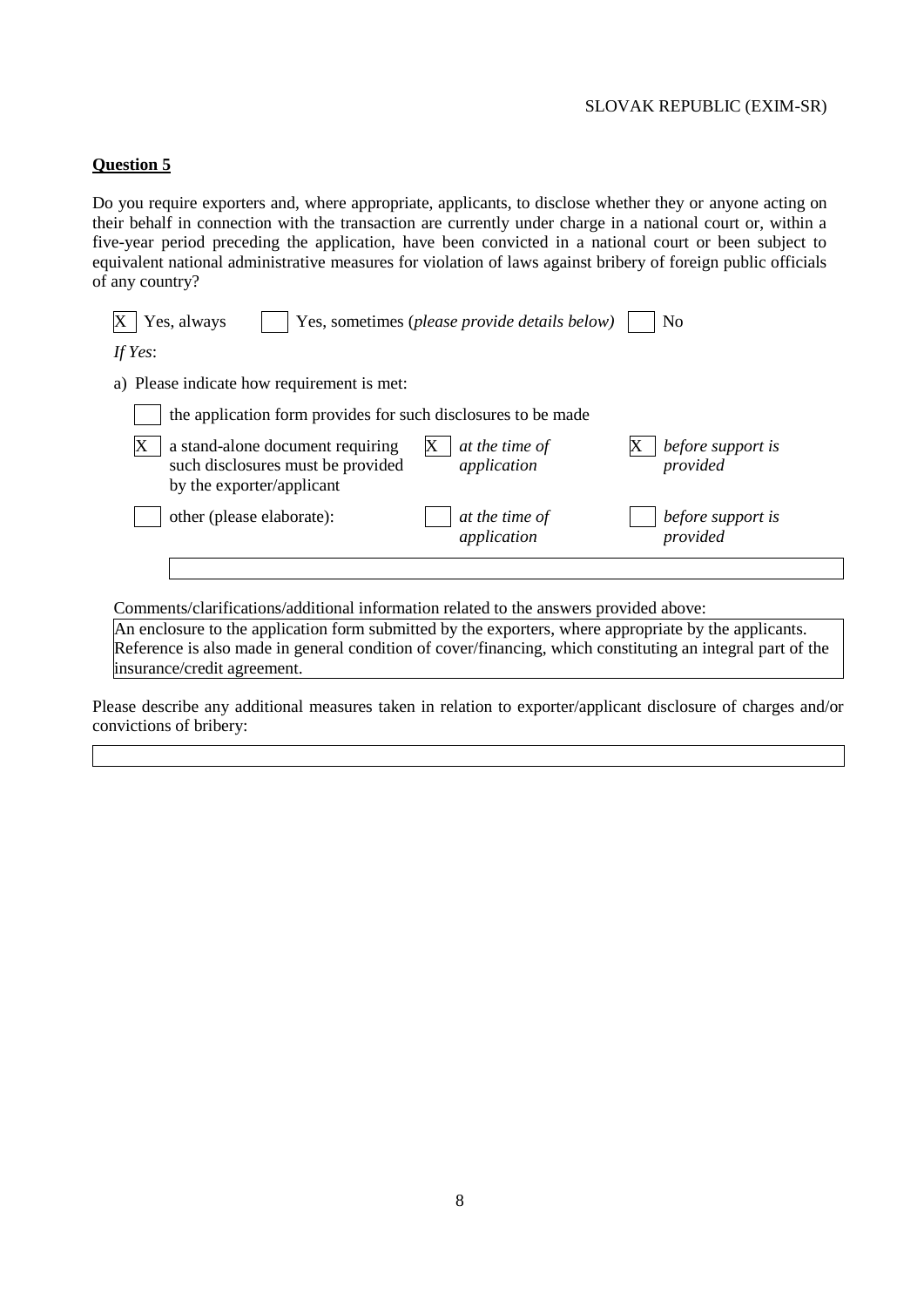# **Question 6**

| Are agents' commissions (included in the export contract) eligible for official support?                                                                      |  |  |  |  |  |  |  |
|---------------------------------------------------------------------------------------------------------------------------------------------------------------|--|--|--|--|--|--|--|
| Yes, always<br>Yes, sometimes (please provide details below)<br>N <sub>0</sub>                                                                                |  |  |  |  |  |  |  |
| If Yes:                                                                                                                                                       |  |  |  |  |  |  |  |
| a) Do you apply a ceiling to agents' commissions for which official support is provided?                                                                      |  |  |  |  |  |  |  |
| Yes, always<br>Yes, sometimes (please provide details below)<br>N <sub>0</sub>                                                                                |  |  |  |  |  |  |  |
| If Yes:                                                                                                                                                       |  |  |  |  |  |  |  |
| b) Please provide details on the ceiling(s) applied:                                                                                                          |  |  |  |  |  |  |  |
| The level of payment of the commissions in relation to the export contract should not be higher<br>than the standard practice for relevant goods and country. |  |  |  |  |  |  |  |
| c) What is the rationale for imposing a ceiling on agents' commissions?                                                                                       |  |  |  |  |  |  |  |
|                                                                                                                                                               |  |  |  |  |  |  |  |
| Comments/clarifications/additional information related to the answers provided above:                                                                         |  |  |  |  |  |  |  |
|                                                                                                                                                               |  |  |  |  |  |  |  |

Please describe any additional measures taken in relation to the eligibility for official support of agents' commissions: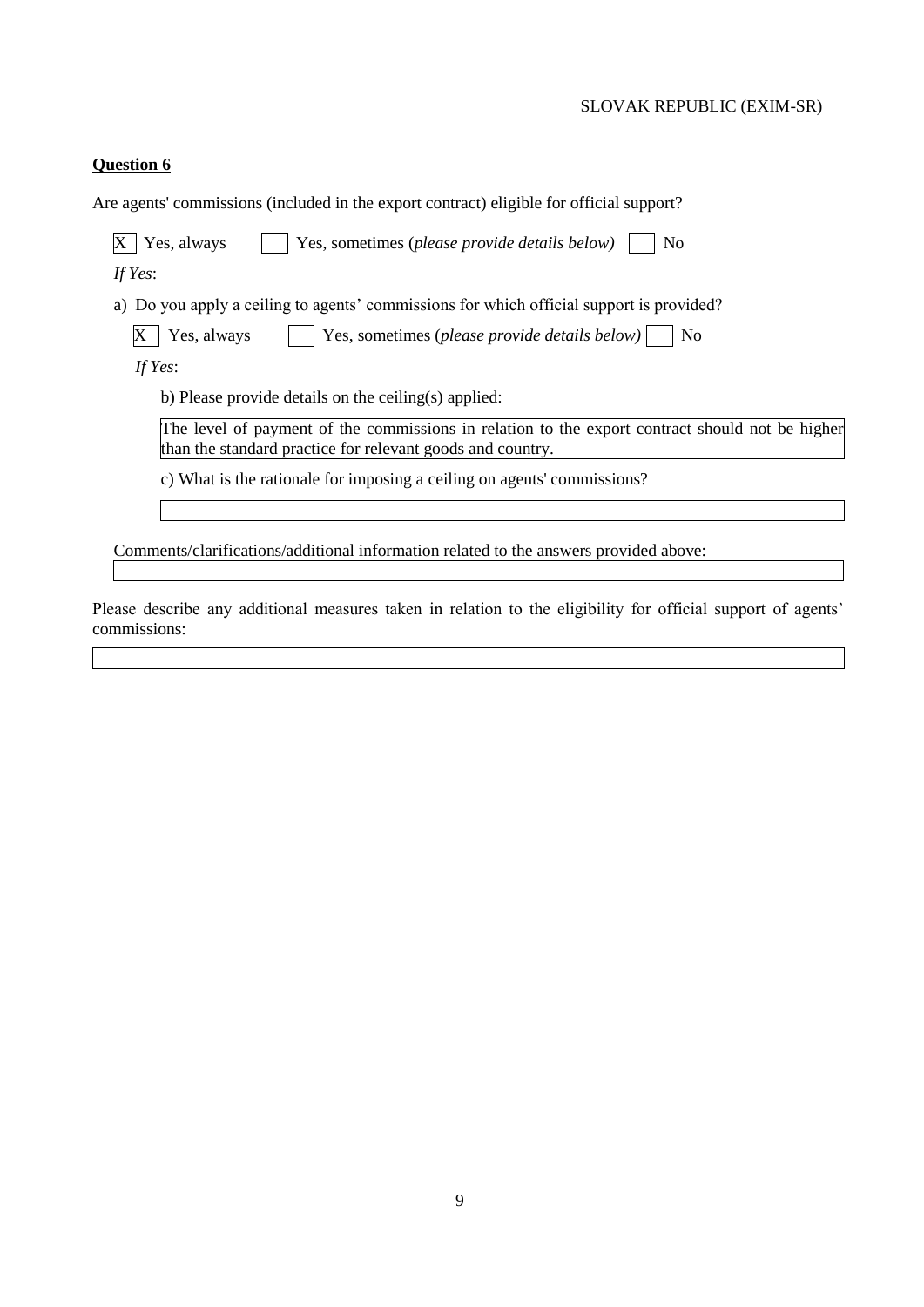# **Question 7**

|  |  |  |  | Do you require that details be provided in respect of agents' commissions associated with the transaction? |
|--|--|--|--|------------------------------------------------------------------------------------------------------------|
|--|--|--|--|------------------------------------------------------------------------------------------------------------|

| Yes, always<br>Yes, sometimes (please provide details below)<br>Х<br>No                                                                                                                                                                                                                                                                                                                                                |  |  |  |  |  |  |  |
|------------------------------------------------------------------------------------------------------------------------------------------------------------------------------------------------------------------------------------------------------------------------------------------------------------------------------------------------------------------------------------------------------------------------|--|--|--|--|--|--|--|
| If yes:                                                                                                                                                                                                                                                                                                                                                                                                                |  |  |  |  |  |  |  |
| a) Do you require the <b>amounts</b> of commissions to be disclosed?                                                                                                                                                                                                                                                                                                                                                   |  |  |  |  |  |  |  |
| Yes, sometimes (please provide details below)<br>Yes, always<br>N <sub>0</sub>                                                                                                                                                                                                                                                                                                                                         |  |  |  |  |  |  |  |
| If yes, the amounts of commissions must be disclosed:                                                                                                                                                                                                                                                                                                                                                                  |  |  |  |  |  |  |  |
| at the time of application                                                                                                                                                                                                                                                                                                                                                                                             |  |  |  |  |  |  |  |
| before the final decision to provide support is made                                                                                                                                                                                                                                                                                                                                                                   |  |  |  |  |  |  |  |
| before a claim will be indemnified                                                                                                                                                                                                                                                                                                                                                                                     |  |  |  |  |  |  |  |
| X<br>other (please elaborate):                                                                                                                                                                                                                                                                                                                                                                                         |  |  |  |  |  |  |  |
| Details would be required on a case by case basis if there is a suspicion of bribery. Exporter<br>in written declares that he is prepared to disclose, upon demand of EXIMBANKA SR the<br>identity of persons acting on our behalf in connection with the transaction, which is subject<br>to state support, as well as the amount and purpose of commissions and fees paid, or agreed<br>to be paid, to such persons. |  |  |  |  |  |  |  |
| b) Do you assess whether the <b>level</b> of commissions is consistent with standard business practice?                                                                                                                                                                                                                                                                                                                |  |  |  |  |  |  |  |
| Yes, sometimes (please provide details below)<br>N <sub>o</sub><br>Yes, always                                                                                                                                                                                                                                                                                                                                         |  |  |  |  |  |  |  |
| If yes, the assessment is made:                                                                                                                                                                                                                                                                                                                                                                                        |  |  |  |  |  |  |  |
| at the time of application                                                                                                                                                                                                                                                                                                                                                                                             |  |  |  |  |  |  |  |
| before the final decision to provide support is made                                                                                                                                                                                                                                                                                                                                                                   |  |  |  |  |  |  |  |
| before a claim will be indemnified                                                                                                                                                                                                                                                                                                                                                                                     |  |  |  |  |  |  |  |
| other (please elaborate):<br>X                                                                                                                                                                                                                                                                                                                                                                                         |  |  |  |  |  |  |  |
| Assessment would be provided on a case by case basis.                                                                                                                                                                                                                                                                                                                                                                  |  |  |  |  |  |  |  |
| c) Do you require the <b>purpose</b> of commissions to be clearly identified?                                                                                                                                                                                                                                                                                                                                          |  |  |  |  |  |  |  |
| X<br>Yes, sometimes (please provide details below)<br>N <sub>o</sub><br>Yes, always                                                                                                                                                                                                                                                                                                                                    |  |  |  |  |  |  |  |
| If yes, the purpose is identified:                                                                                                                                                                                                                                                                                                                                                                                     |  |  |  |  |  |  |  |
| at the time of application                                                                                                                                                                                                                                                                                                                                                                                             |  |  |  |  |  |  |  |
| before the final decision to provide support is made                                                                                                                                                                                                                                                                                                                                                                   |  |  |  |  |  |  |  |
| before a claim will be indemnified                                                                                                                                                                                                                                                                                                                                                                                     |  |  |  |  |  |  |  |
| X<br>other (please elaborate):                                                                                                                                                                                                                                                                                                                                                                                         |  |  |  |  |  |  |  |
|                                                                                                                                                                                                                                                                                                                                                                                                                        |  |  |  |  |  |  |  |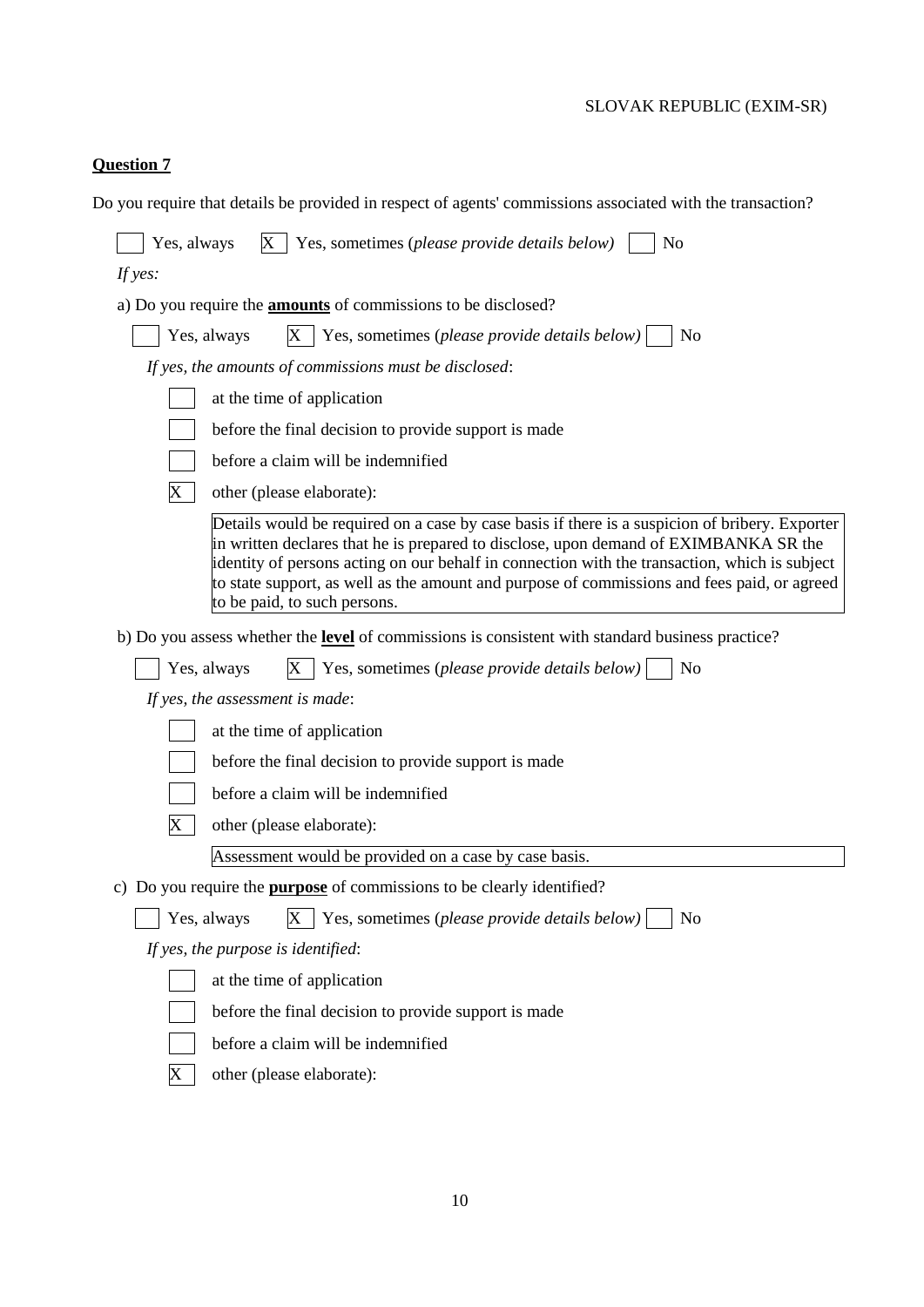On case by case basis if there is a suspicion of bribery. Exporter in written declares that he is prepared to disclose, upon demand of EXIMBANKA SR the identity of persons acting on our behalf in connection with the transaction, which is subject to state support, as well as the amount and purpose of commissions and fees paid, or agreed to be paid, to such persons.

d) Do you require that details (*e.g.* name, company, address) be provided in respect of the **agent(s)** to whom commissions are paid?

|  |  | Yes, always |  | $X \mid$ Yes, sometimes (please provide details below) |  | $\overline{\phantom{1}}$ No |
|--|--|-------------|--|--------------------------------------------------------|--|-----------------------------|
|--|--|-------------|--|--------------------------------------------------------|--|-----------------------------|

*If yes, the details must be provided*:

at the time of application

before the final decision to provide support is made



before a claim will be indemnified

 $\overline{X}$  other (please elaborate):

Details would be required on a case by case basis. Exporter in written declares that he is prepared to disclose, upon demand of EXIMBANKA SR the identity of persons acting on our behalf in connection with the transaction, which is subject to state support, as well as the amount and purpose of commissions and fees paid, or agreed to be paid, to such persons.

Comments/clarifications/additional information related to the answers provided above:

Please describe any additional measures taken in relation to the collection of information on and/or review of agents' commissions: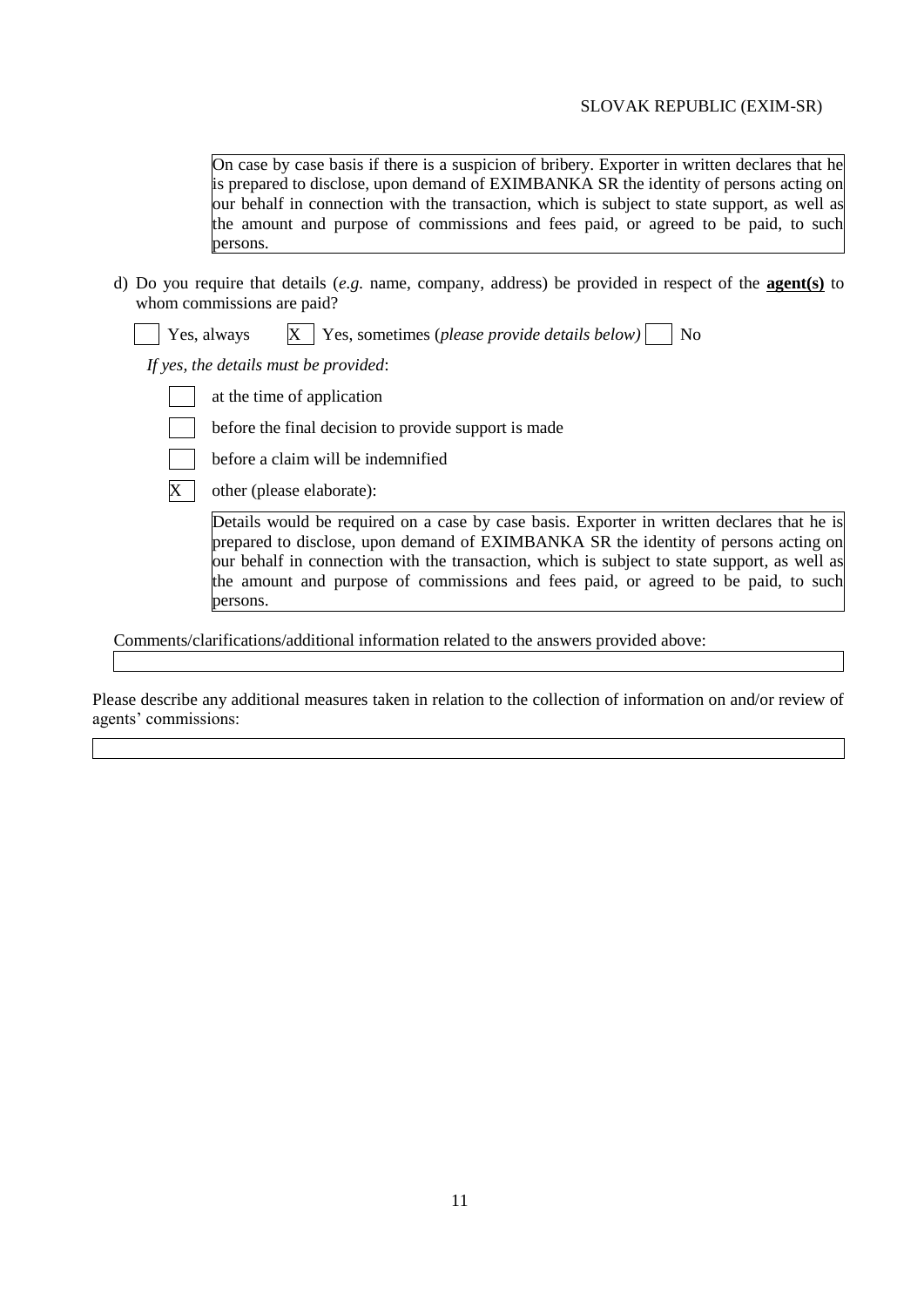# **Question 8**

Have you developed and implemented procedures to disclose to your law enforcement authorities instances of credible evidence<sup>2</sup> of bribery?

 $\overline{X}$  Yes  $\overline{\phantom{1}}$  No

*If Yes*:

Please provide a short description of your policies and procedures:

There are some special statements in our internal rules concerning internal and external reporting duty of credible evidence of bribery.

Comments/clarifications/additional information related to the answers provided above:

Please describe any additional measures taken in relation to the disclosure of information on possible instances of bribery to law enforcement authorities:

 $\overline{c}$ 

<sup>2</sup> As defined in the OECD Council Recommendation on Bribery and Officially Supported Export Credits.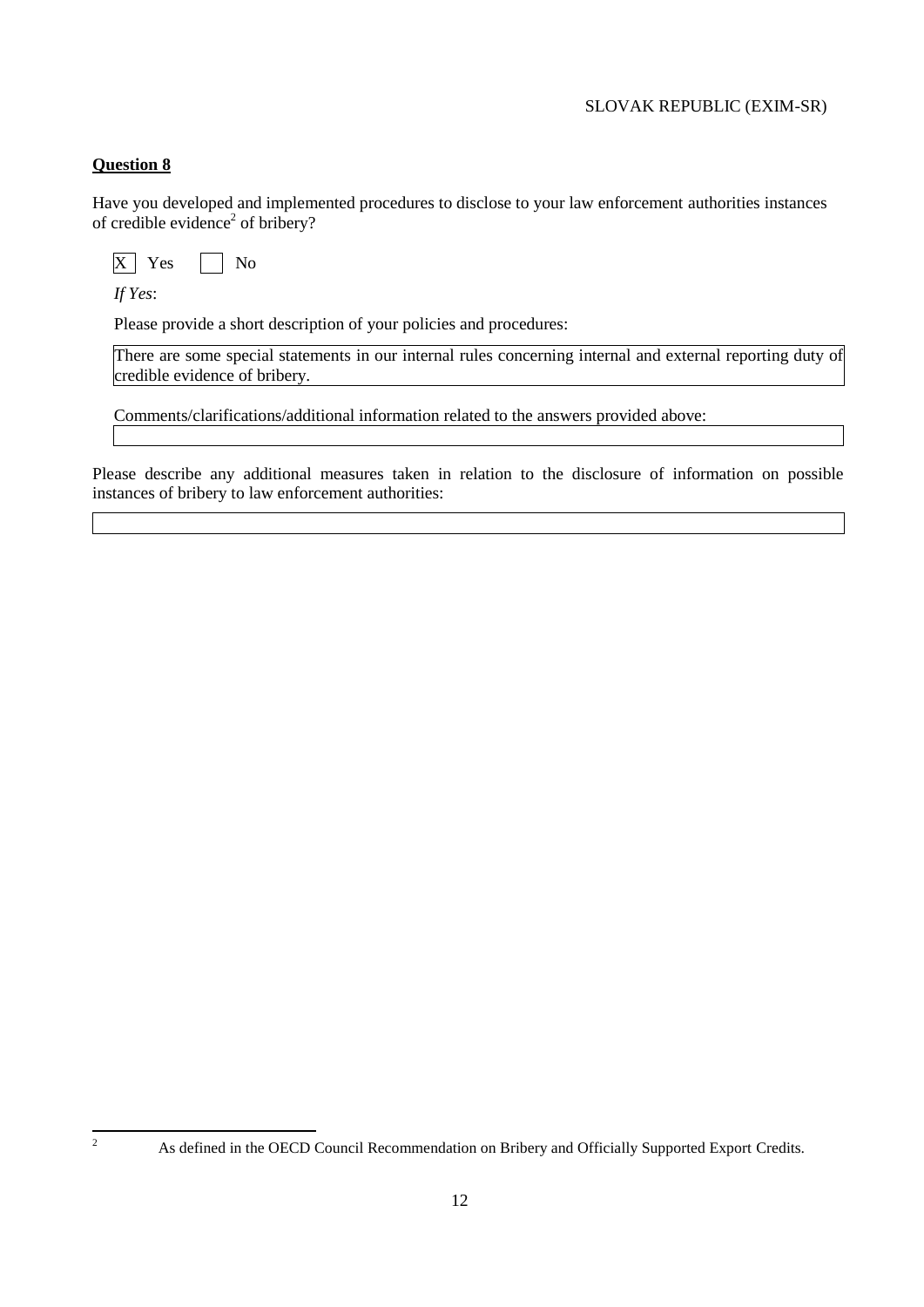# **SECTION II – ACTIONS TAKEN IN RELATION TO A SPECIFIC APPLICATION BEFORE CREDIT, COVER OR OTHER SUPPORT HAS BEEN APPROVED**

### **Question 9**

If, **before** credit, cover or other support has been approved, you become aware that an exporter and, where appropriate, applicant (or anyone acting on their behalf in connection with the transaction) **are listed on any of debarment lists that you verify**, what action(s) are taken?

| X<br>Enhanced due diligence is undertaken.<br>always<br>sometimes (please provide details below)                                                                                                                    |  |  |  |  |  |  |  |  |  |  |
|---------------------------------------------------------------------------------------------------------------------------------------------------------------------------------------------------------------------|--|--|--|--|--|--|--|--|--|--|
| sometimes (please provide details below)<br>always<br>Other (please elaborate):<br>X                                                                                                                                |  |  |  |  |  |  |  |  |  |  |
| No experience. In case that such situation occurs, enhanced due diligence will be undertaken.                                                                                                                       |  |  |  |  |  |  |  |  |  |  |
| If enhanced due diligence is undertaken:                                                                                                                                                                            |  |  |  |  |  |  |  |  |  |  |
| a) Does the enhanced due diligence process include, <i>inter alia</i> , verification that the exporter/applicant has<br>in place appropriate management control systems that combat bribery?                        |  |  |  |  |  |  |  |  |  |  |
| Yes, always<br>Yes, sometimes (please provide details below)<br>X<br>No                                                                                                                                             |  |  |  |  |  |  |  |  |  |  |
| b) Does the enhanced due diligence process include, <i>inter alia</i> , verification that the exporter/applicant has<br>taken appropriate internal corrective and preventative measures after having been debarred? |  |  |  |  |  |  |  |  |  |  |
| Yes, always<br>Yes, sometimes (please provide details below)<br>N <sub>0</sub><br>Х                                                                                                                                 |  |  |  |  |  |  |  |  |  |  |
| c) How is the application treated?                                                                                                                                                                                  |  |  |  |  |  |  |  |  |  |  |
| sometimes (please provide details below)<br>always<br>The approval of the application is<br>Х<br>suspended pending the outcome of the<br>enhanced due diligence process.                                            |  |  |  |  |  |  |  |  |  |  |
| No fixed policy.                                                                                                                                                                                                    |  |  |  |  |  |  |  |  |  |  |
| sometimes (please provide details below)<br>Other (please elaborate):<br>always                                                                                                                                     |  |  |  |  |  |  |  |  |  |  |
| Until now no experience. In case that such situation occurs, enhanced due diligence by the form of<br>exporter's/applicant's declaration will be undertaken.                                                        |  |  |  |  |  |  |  |  |  |  |
| Comments/clarifications/additional information related to the answers provided above:                                                                                                                               |  |  |  |  |  |  |  |  |  |  |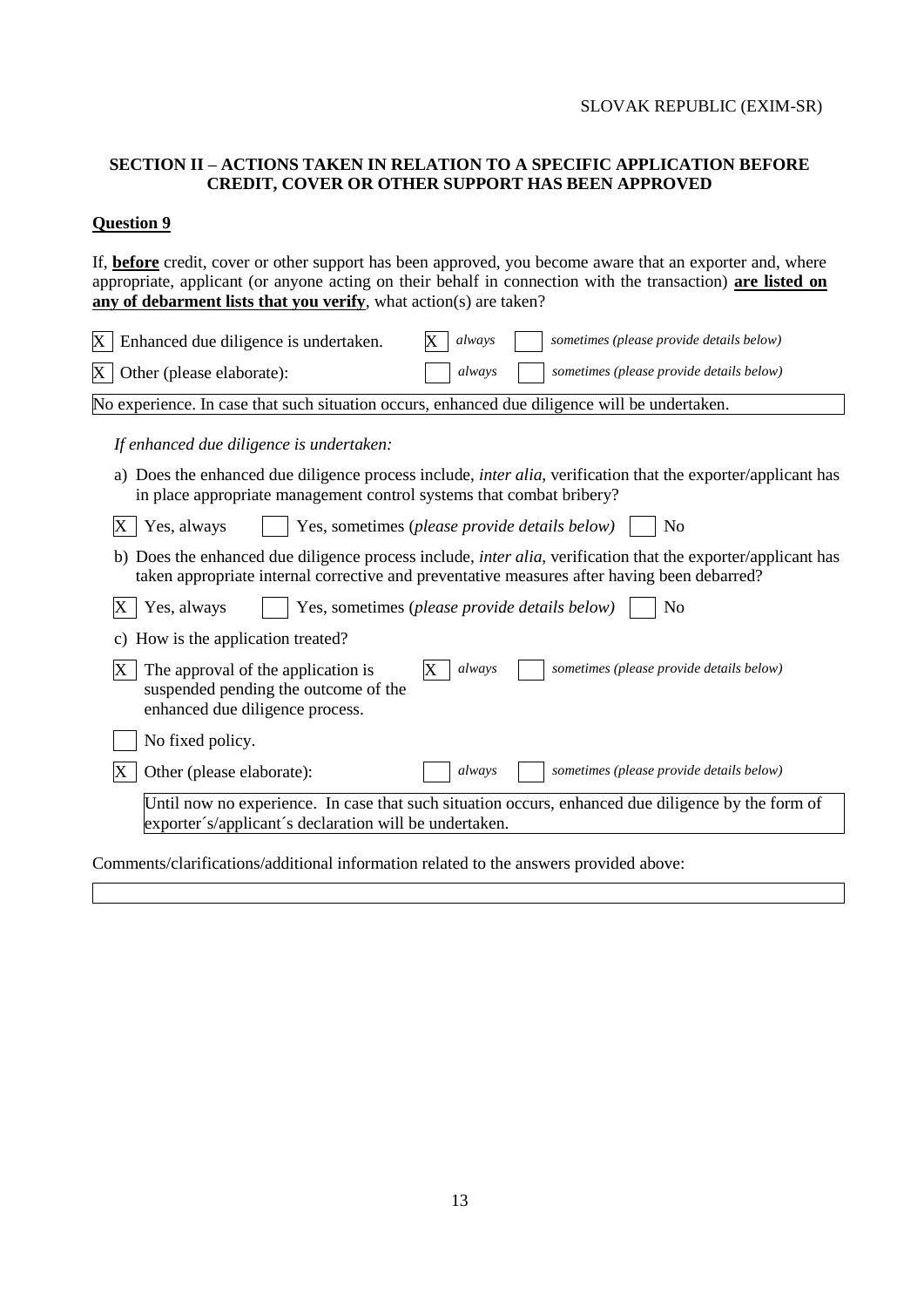#### **Question 10**

If, **before** credit, cover or other support has been approved, you become aware that an exporter and, where appropriate, applicant (or anyone acting on their behalf in connection with the transaction) **is currently under charge in a national court for violation of laws against bribery of foreign public officials of any country**, what action(s) are taken?  $\overline{X}$  Enhanced due diligence is undertaken.  $\overline{X}$  always  $\overline{X}$  sometimes (please provide details below) Other (please elaborate): *always sometimes (please provide details below)* No experience. *If enhanced due diligence is undertaken:* a) Does the enhanced due diligence process include, *inter alia*, verification that the exporter/applicant has in place appropriate management control systems that combat bribery?  $\overline{X}$  Yes, always  $\overline{Y}$  Yes, sometimes (*please provide details below*)  $\overline{Y}$  No b) How is the application treated?  $X$  The approval of the application is suspended pending the outcome of the enhanced due diligence process. X *always sometimes (please provide details below)* No fixed policy. Other (please elaborate): *always sometimes (please provide details below)* 

Comments/clarifications/additional information related to the answers provided above:

No experience until now. In case that an exporter and, where appropriate, applicant (or anyone acting on their behalf in connection with the transaction) will be under charge in a national court for violation of laws against bribery of foreign public officials of any country due diligence process will include verification that the exporter/ applicant has in place appropriate management control systems that combat bribery.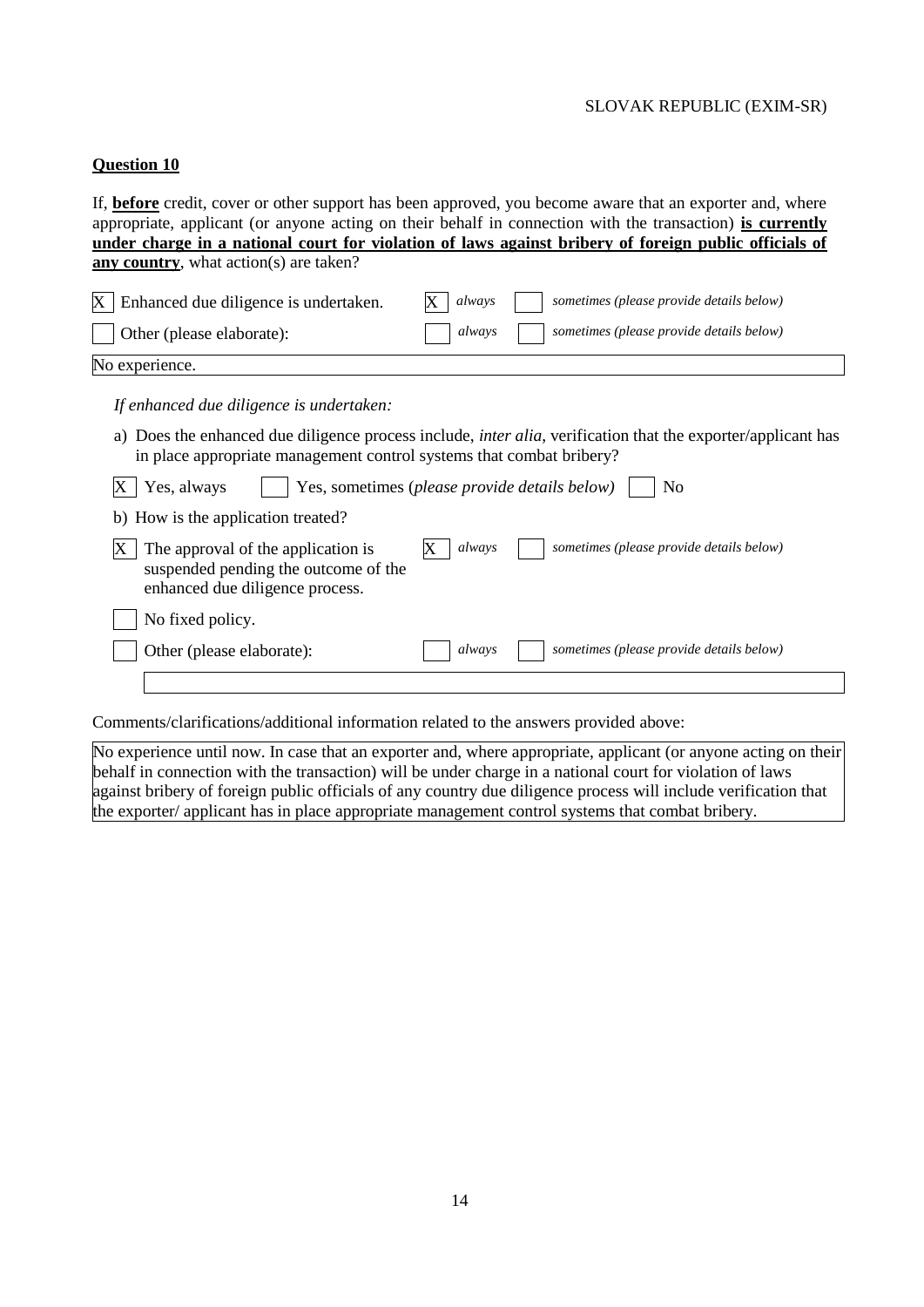### **Question 11**

If, **before** credit, cover or other support has been approved, you become aware that an exporter/applicant (or anyone acting on their behalf in connection with the transaction) **has been convicted in a national court or has been subject to equivalent national administrative measures for violation of laws against bribery of foreign public officials of any country within a five-year period**, what actions are taken?

| $X$   Enhanced due diligence is undertaken. | sometimes (please provide details below)<br>$X$ always    |
|---------------------------------------------|-----------------------------------------------------------|
| Other (please elaborate):                   | sometimes (please provide details below)<br><i>always</i> |
|                                             |                                                           |

*If enhanced due diligence is undertaken:*

a) Does the enhanced due diligence process include, *inter alia*, verification that the exporter/applicant has in place appropriate management control systems that combat bribery?

| X Yes, always                                                                                                        | $\vert$ Yes, sometimes (please provide details below) $\vert$ No |  |  |  |
|----------------------------------------------------------------------------------------------------------------------|------------------------------------------------------------------|--|--|--|
| b) Does the enhanced due diligence process include, <i>inter alia</i> , verification that the exporter/applicant has |                                                                  |  |  |  |

taken appropriate internal corrective and preventative measures after having been convicted?

|  | X   Yes, always | $\mid$ Yes, sometimes ( <i>please provide details below</i> ) $\mid$ |  | $\overline{\phantom{a}}$ No |
|--|-----------------|----------------------------------------------------------------------|--|-----------------------------|
|--|-----------------|----------------------------------------------------------------------|--|-----------------------------|

|               |  | c) How is the application treated? |  |
|---------------|--|------------------------------------|--|
| $\overline{}$ |  |                                    |  |

| X | The approval of the application is                                      | always | sometimes (please provide details below) |
|---|-------------------------------------------------------------------------|--------|------------------------------------------|
|   | suspended pending the outcome of the<br>enhanced due diligence process. |        |                                          |
|   | No fixed policy.                                                        |        |                                          |
|   | Other (please elaborate):                                               | always | sometimes (please provide details below) |

Comments/clarifications/additional information related to the answers provided above:

No experience. In case that such situation occurs, enhanced due diligence by the form of exporter's / applicant´s declaration will be undertaken.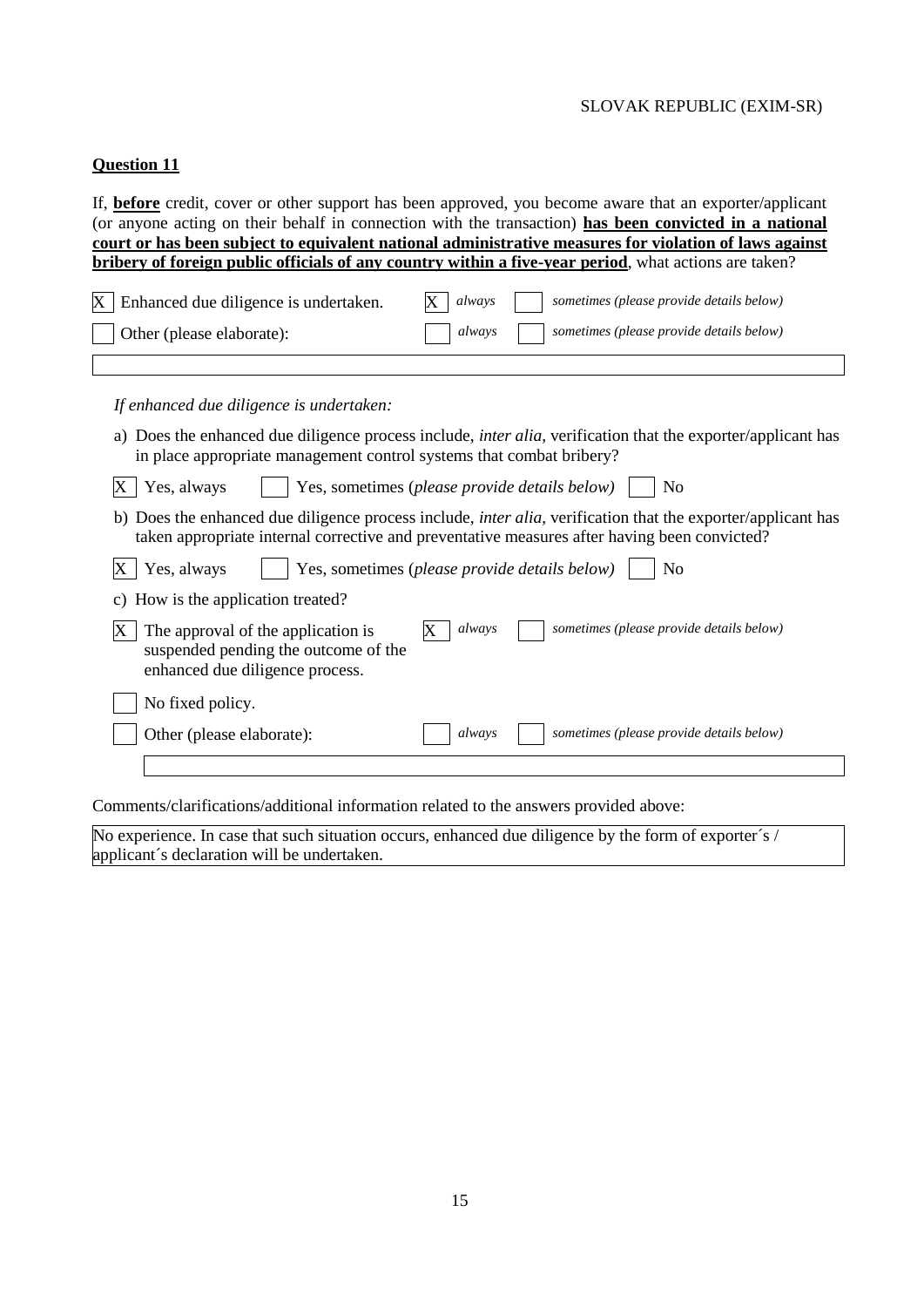#### **Question 12**

If, **before** credit, cover or other support has been approved, you have reason to believe that **bribery may be involved in the transaction** (*e.g.* press reports from a reputable source, information provided by participants in the transaction) related to the award of the export contract, what action(s) are taken?

| $X$ Enhanced due diligence is undertaken. | sometimes (please provide details below)<br>$X$ always |
|-------------------------------------------|--------------------------------------------------------|
| $\vert$ Other (please elaborate):         | always     sometimes (please provide details below)    |
|                                           |                                                        |

*If enhanced due diligence is undertaken:*

a) Does the enhanced due diligence process include, *inter alia*, verification that the exporter/applicant has in place appropriate management control systems that combat bribery?

| Yes, always                                                                                                   | Yes, sometimes (please provide details below)<br>No                                                   |
|---------------------------------------------------------------------------------------------------------------|-------------------------------------------------------------------------------------------------------|
| b) How is the application treated?                                                                            |                                                                                                       |
| The approval of the application is<br>suspended pending the outcome of the<br>enhanced due diligence process. | sometimes (please provide details below)<br>always                                                    |
| No fixed policy.                                                                                              |                                                                                                       |
| Other (please elaborate):                                                                                     | sometimes (please provide details below)<br>always                                                    |
| applicant's declaration will be undertaken.                                                                   | No experience. In case that such situation occurs, enhanced due diligence by the form of exporter's / |
| Comments/clarifications/additional information related to the answers provided above:                         |                                                                                                       |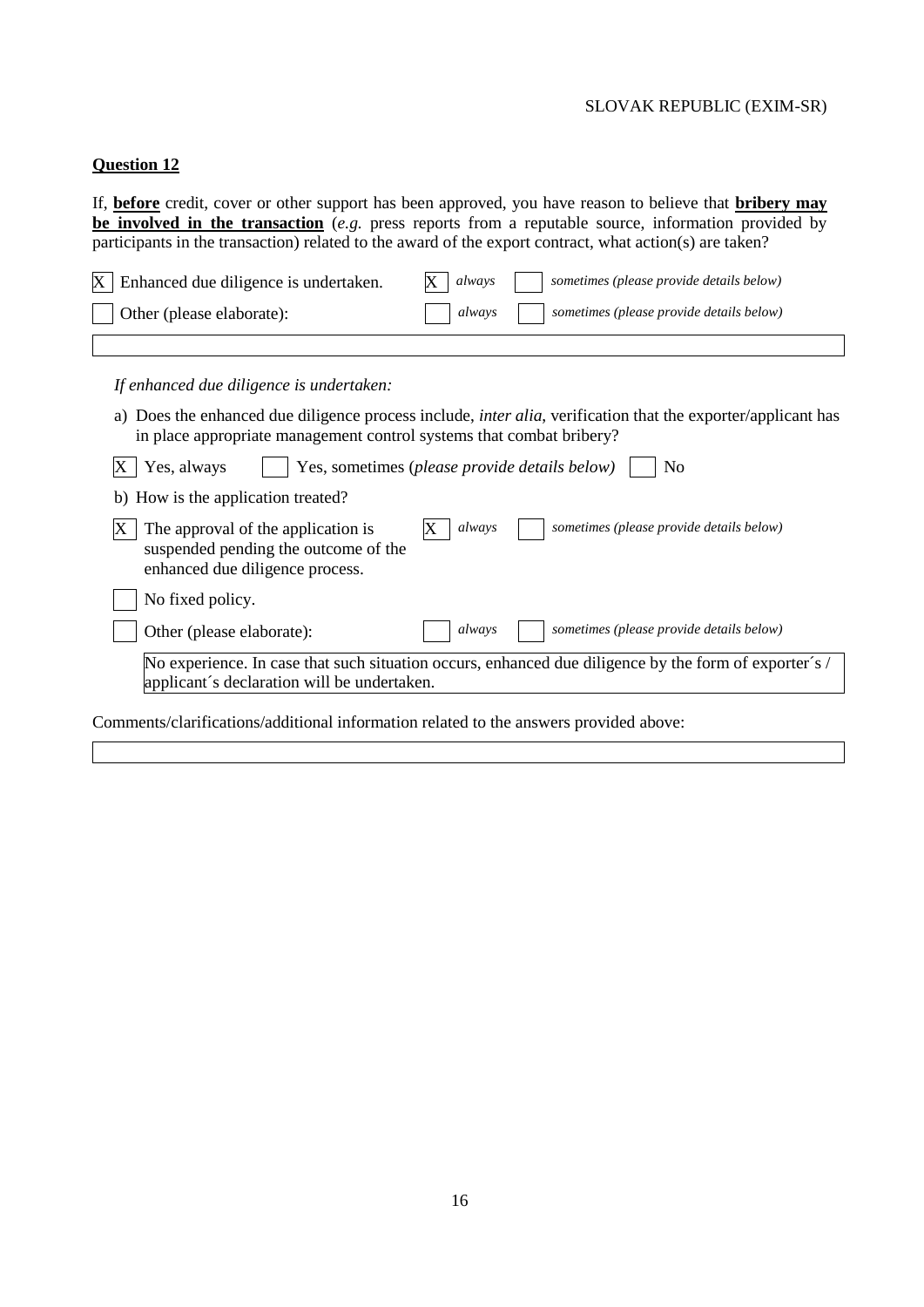# **Question 13**

If, **before** credit, cover or other support has been approved, you become aware of **credible evidence that bribery was involved in the award of the export contract for the transaction**, what action(s) are taken?

| $\mathbf{X}^{\top}$         | Law enforcement authorities are informed.                                                                            | X | always | sometimes (please provide details below)                                                                                                                                                                                                                                                                                             |
|-----------------------------|----------------------------------------------------------------------------------------------------------------------|---|--------|--------------------------------------------------------------------------------------------------------------------------------------------------------------------------------------------------------------------------------------------------------------------------------------------------------------------------------------|
| $\boldsymbol{\mathrm{X}}$ . | Enhanced due diligence is undertaken.                                                                                |   | always | sometimes (please provide details below)                                                                                                                                                                                                                                                                                             |
| $\mathbf{X}^{\top}$         | Support is not provided for the transaction.                                                                         | X | always | sometimes (please provide details below)                                                                                                                                                                                                                                                                                             |
|                             | Other (please elaborate):                                                                                            |   | always | sometimes (please provide details below)                                                                                                                                                                                                                                                                                             |
|                             | EXIMBANKA SR refuses to approve credit, cover or other support.                                                      |   |        | If before support EXIMBANKA SR becomes aware of credible evidence that bribery was involved in the<br>award of the export contract for the transaction, approval of the application is suspended during the enhanced<br>due diligence process. If the enhanced due diligence concluded that bribery was involved in the transaction, |
|                             | If enhanced due diligence is undertaken:                                                                             |   |        |                                                                                                                                                                                                                                                                                                                                      |
|                             | in place appropriate management control systems that combat bribery?                                                 |   |        | a) Does the enhanced due diligence process include, <i>inter alia</i> , verification that the exporter/applicant has                                                                                                                                                                                                                 |
| $X \mid$ Yes, always        | Yes, sometimes (please provide details below)                                                                        |   |        | No                                                                                                                                                                                                                                                                                                                                   |
|                             | b) How is the application treated?                                                                                   |   |        |                                                                                                                                                                                                                                                                                                                                      |
| X                           | The approval of the application is<br>suspended pending the outcome of the<br>enhanced due diligence process.        |   | always | sometimes (please provide details below)                                                                                                                                                                                                                                                                                             |
|                             | No fixed policy.                                                                                                     |   |        |                                                                                                                                                                                                                                                                                                                                      |
|                             | Other (please elaborate):                                                                                            |   | always | sometimes (please provide details below)                                                                                                                                                                                                                                                                                             |
|                             |                                                                                                                      |   |        |                                                                                                                                                                                                                                                                                                                                      |
|                             | If investigative authorities are informed:                                                                           |   |        |                                                                                                                                                                                                                                                                                                                                      |
|                             | c) How is the application treated?                                                                                   |   |        |                                                                                                                                                                                                                                                                                                                                      |
| X                           | The approval of the application is<br>suspended pending the outcome of the<br>review by law enforcement authorities. | Х | always | sometimes (please provide details below)                                                                                                                                                                                                                                                                                             |
|                             | No fixed policy.                                                                                                     |   |        |                                                                                                                                                                                                                                                                                                                                      |
|                             | Other (please elaborate):                                                                                            |   | always | sometimes (please provide details below)                                                                                                                                                                                                                                                                                             |
|                             |                                                                                                                      |   |        |                                                                                                                                                                                                                                                                                                                                      |

Comments/clarifications/additional information related to the answers provided above: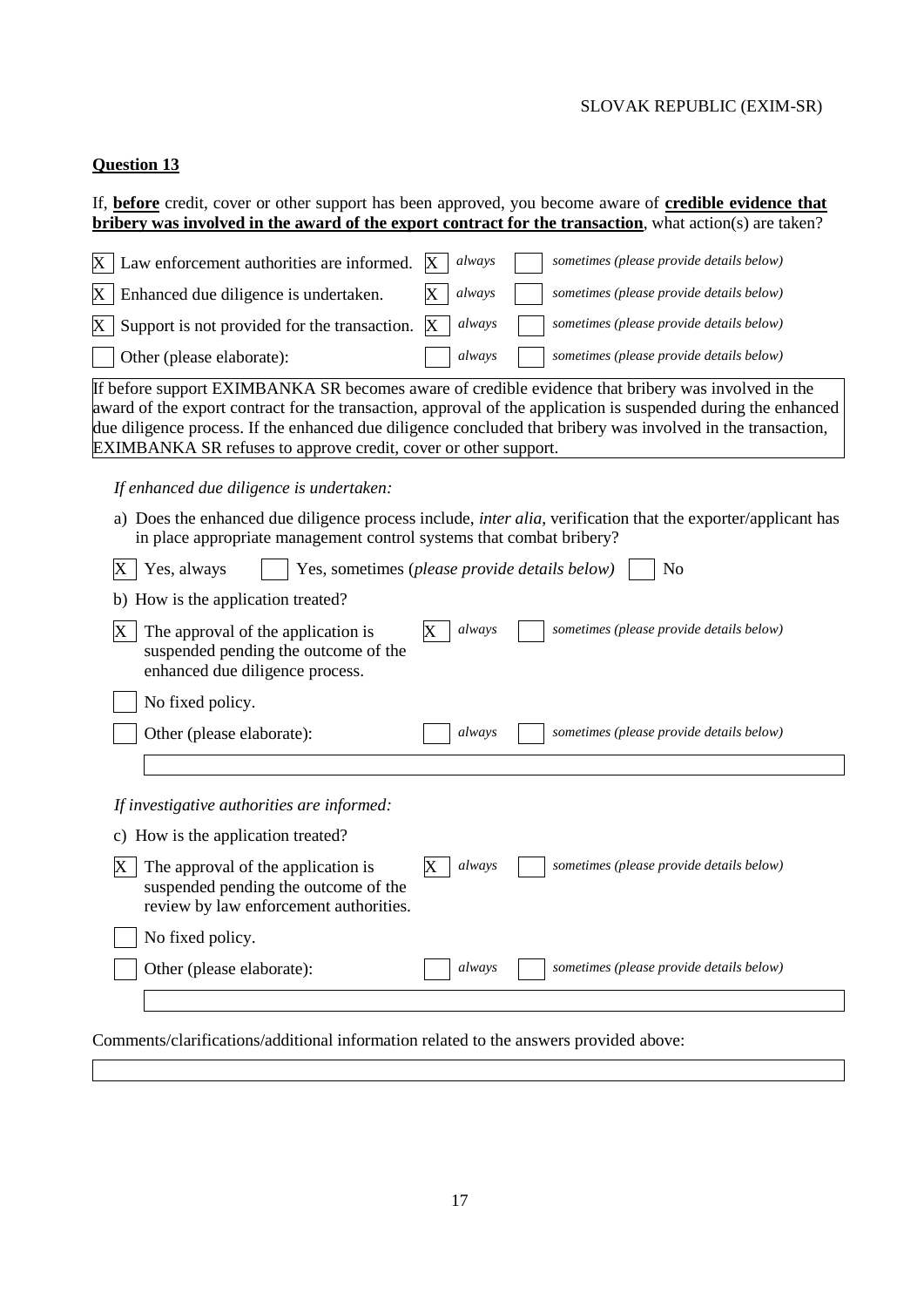### **SECTION III – ACTIONS TAKEN IN RELATION TO A SPECIFIC TRANSACTION AFTER CREDIT, COVER OR OTHER SUPPORT HAS BEEN APPROVED**

### **Question 14**

If, **after** credit, cover or other support has been approved, you have reason to believe that **bribery may be involved in the transaction** (*e.g.* press reports from a reputable source, information provided by participants in the transaction) related to the award of the export contract, what action(s) are taken?

| $X \mid$ Law enforcement authorities are informed. $X \mid$ always |  | sometimes (please provide details below)                           |
|--------------------------------------------------------------------|--|--------------------------------------------------------------------|
| $X$ Enhanced due diligence is undertaken.                          |  | $\mathbf{X}$   always     sometimes (please provide details below) |
| $\vert$ Other (please elaborate):                                  |  | always   sometimes (please provide details below)                  |

Comments/clarifications/additional information related to the answers provided above:

#### **Question 15**

If, **after** credit, cover or other support has been approved, you become aware of **credible evidence that bribery was involved in the award of the export contract for a transaction**, what action(s) are taken?

|                                   | $\overline{X}$ Law enforcement authorities are informed. $\overline{X}$ always<br>sometimes (please provide details below) |
|-----------------------------------|----------------------------------------------------------------------------------------------------------------------------|
| $\vert$ Other (please elaborate): | always   sometimes (please provide details below)                                                                          |

Comments/clarifications/additional information related to the answers provided above:

No title for indemnification shall arise on the basis of insurance concluded in accordance with the Insurance Conditions in case the insured or a person acting for him or on his behalf violates the standards and practices of the international law which are binding for the Slovak Republic\*. (\*e.g. the Announcement of the Ministry of Foreign Affairs of the Slovak Republic No.318/1999 Coll. Convention on Combating Bribery of Foreign Public Officials in International Business Transactions)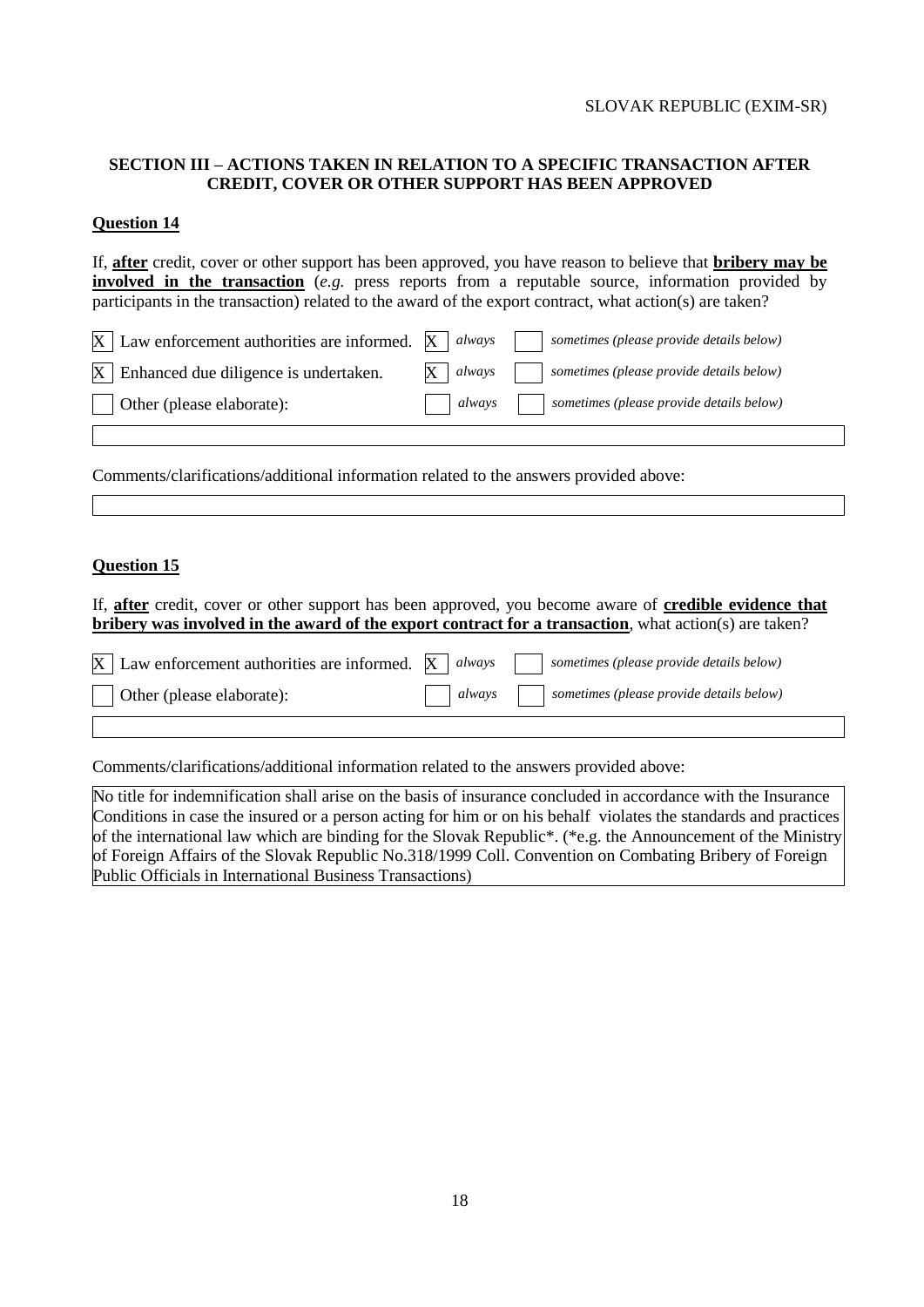# **Question 16**

If, **after** credit, cover or other support has been approved, **it is proven that bribery was involved in the award of the export contract for a transaction**, what action(s) are taken?

|    | Law enforcement authorities are informed.<br>(only in relation to a conviction outside the<br>Member's country)       | always | sometimes (please provide details below) |
|----|-----------------------------------------------------------------------------------------------------------------------|--------|------------------------------------------|
| X. | Loan disbursements are interrupted.                                                                                   | always | sometimes (please provide details below) |
|    | Cover is invalidated (for export credit<br><i>insurance and guarantees</i> ).                                         | always | sometimes (please provide details below) |
| X  | Claims are not indemnified (for export<br>credit insurance and guarantees).                                           | always | sometimes (please provide details below) |
|    | Recourse is sought for amounts disbursed.                                                                             |        |                                          |
|    | Recourse is sought for claims that have<br>already been paid (for export credit<br><i>insurance and guarantees</i> ). | always | sometimes (please provide details below) |
|    | Access to official support is denied for a<br>specified period of time.                                               | always | sometimes (please provide details below) |
|    | Other (please elaborate):                                                                                             | always | sometimes (please provide details below) |
|    |                                                                                                                       |        |                                          |

Comments/clarifications/additional information related to the answers provided above: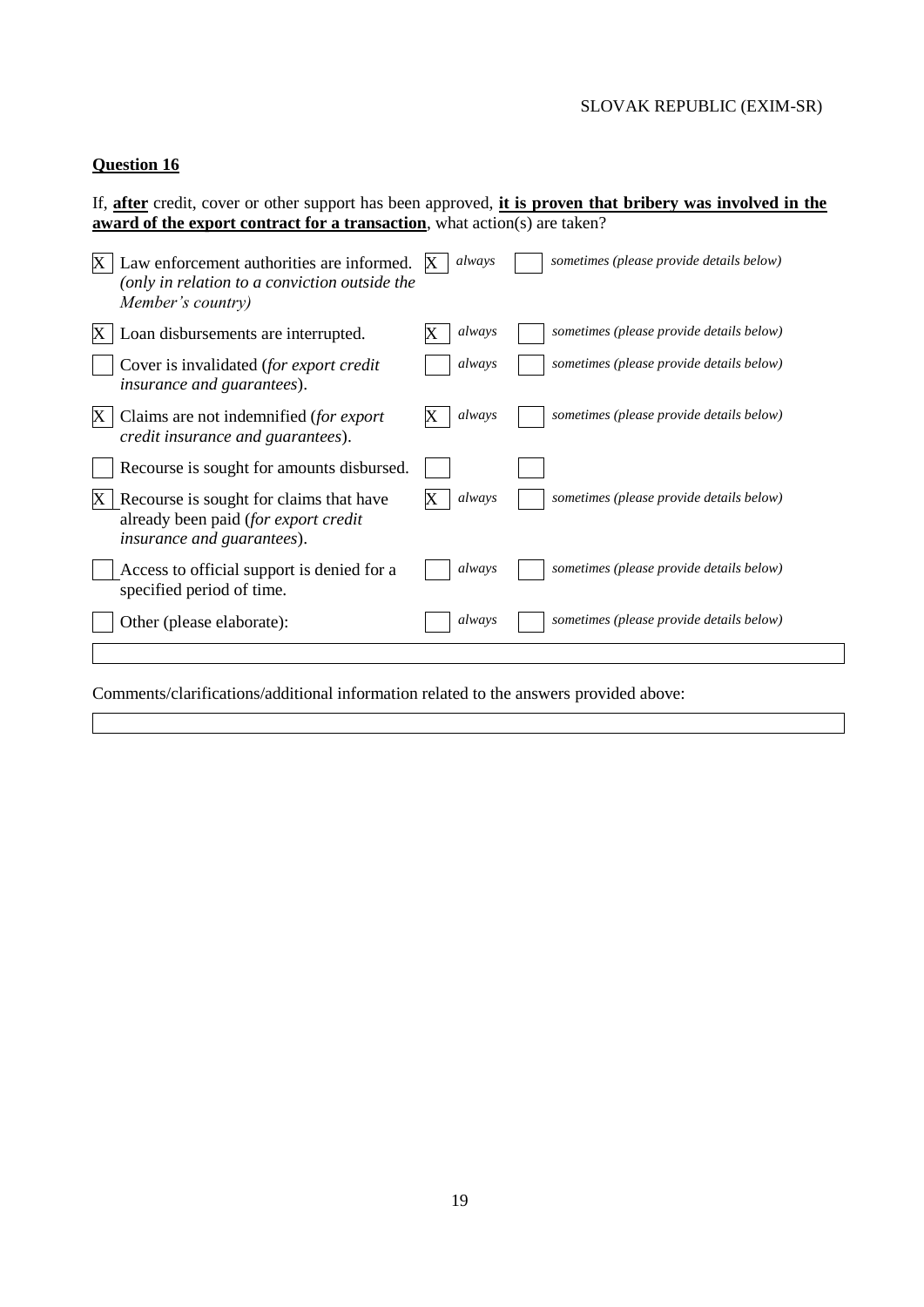### **SECTION IV – PAST EXPERIENCE**

#### **Question 17**

Please indicate by marking the appropriate boxes if you have had any experience with the following scenarios related to the time **before** credit, cover or other support has been approved:

|                                                                                                                     | You became aware<br>that an exporter/<br>applicant was on<br>one of the<br>debarment lists that<br>you verify, and | You became aware<br>that an exporter/<br>applicant was under<br>charge in a national<br>court for bribery,<br>and | You became aware<br>that an exporter/<br>applicant had been<br>convicted in a<br>national court or<br>had been subject to<br>equivalent national<br>administrative<br>measures for<br>bribery, and | You have reason to<br>believe that bribery<br>may be involved in<br>the transaction (e.g.<br>press reports from a<br>reputable source,<br>information<br>provided by<br>participants in the<br>transaction), and | You became aware<br>of credible evidence<br>that bribery was<br>involved in the<br>award of the export<br>contract for a<br>transaction, and |
|---------------------------------------------------------------------------------------------------------------------|--------------------------------------------------------------------------------------------------------------------|-------------------------------------------------------------------------------------------------------------------|----------------------------------------------------------------------------------------------------------------------------------------------------------------------------------------------------|------------------------------------------------------------------------------------------------------------------------------------------------------------------------------------------------------------------|----------------------------------------------------------------------------------------------------------------------------------------------|
| you notified law<br>enforcement authorities.                                                                        |                                                                                                                    |                                                                                                                   |                                                                                                                                                                                                    |                                                                                                                                                                                                                  |                                                                                                                                              |
| you undertook<br>enhanced due diligence.                                                                            |                                                                                                                    |                                                                                                                   |                                                                                                                                                                                                    |                                                                                                                                                                                                                  |                                                                                                                                              |
| you decided not to<br>provide support for the<br>transaction.                                                       |                                                                                                                    |                                                                                                                   |                                                                                                                                                                                                    |                                                                                                                                                                                                                  |                                                                                                                                              |
| you suspended<br>approval of the<br>application pending the<br>outcome of the<br>enhanced due diligence<br>process. |                                                                                                                    |                                                                                                                   |                                                                                                                                                                                                    |                                                                                                                                                                                                                  |                                                                                                                                              |
| you suspended<br>approval of the<br>application pending the<br>outcome of the legal<br>process.                     |                                                                                                                    |                                                                                                                   |                                                                                                                                                                                                    |                                                                                                                                                                                                                  |                                                                                                                                              |
| $\ldots$ [other].                                                                                                   |                                                                                                                    |                                                                                                                   |                                                                                                                                                                                                    |                                                                                                                                                                                                                  |                                                                                                                                              |
| $\ldots$ [other].                                                                                                   |                                                                                                                    |                                                                                                                   |                                                                                                                                                                                                    |                                                                                                                                                                                                                  |                                                                                                                                              |

Please describe the circumstances of the actual incidents noted in the preceding table.<sup>3</sup> Please also provide information on any actions that were taken as a result of situations not listed in the table (*e.g.* Members who review the details of agents' commissions as part of the standard application process should provide information on any actions that were taken as a result of the review of commissions).

 3

It is recognised that Members may not be able to provide certain information in respect of a given transaction, *e.g.* if the transaction is subject to an ongoing investigation or prosecution or if the information is commercially confidential.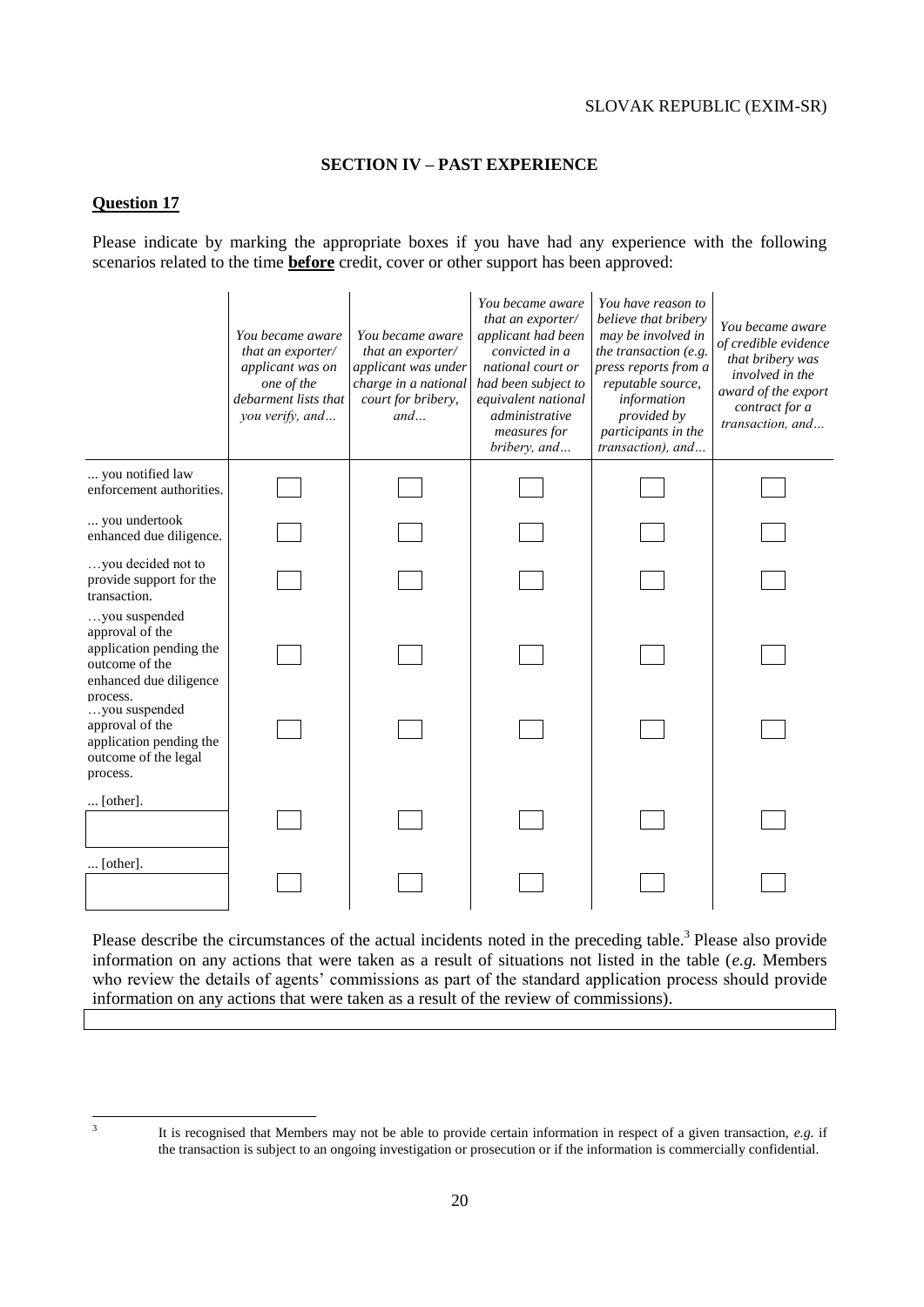# **Question 18**

Please indicate by marking the appropriate boxes if you have had any experience with the following scenarios related to the time **after** credit, cover or other support has been approved:

|                                                                             | You became aware<br>that an exporter/<br>applicant was under<br>charge in a national<br>court for bribery,<br>and | You became aware<br>that an exporter/<br>applicant had been<br>convicted in a<br>national court or<br>had been subject to<br>equivalent national<br>administrative<br>measures for<br>bribery, and | You have reason to<br>believe that bribery<br>may be involved in<br>the transaction (e.g.<br>press reports from a<br>reputable source,<br>information<br>provided by<br>participants in the<br>transaction), and | You became aware<br>of credible evidence<br>that bribery was<br>involved in the<br>award of the export<br>contract for a<br>transaction, and | It was proven that<br>bribery was<br>involved in the<br>award of the export<br>contract for a<br>transaction, and |
|-----------------------------------------------------------------------------|-------------------------------------------------------------------------------------------------------------------|----------------------------------------------------------------------------------------------------------------------------------------------------------------------------------------------------|------------------------------------------------------------------------------------------------------------------------------------------------------------------------------------------------------------------|----------------------------------------------------------------------------------------------------------------------------------------------|-------------------------------------------------------------------------------------------------------------------|
| you notified law<br>enforcement authorities.                                |                                                                                                                   |                                                                                                                                                                                                    |                                                                                                                                                                                                                  |                                                                                                                                              |                                                                                                                   |
| you interrupted loan<br>disbursements.                                      |                                                                                                                   |                                                                                                                                                                                                    |                                                                                                                                                                                                                  |                                                                                                                                              |                                                                                                                   |
| $\ldots$ you invalidated<br>export credit cover.                            |                                                                                                                   |                                                                                                                                                                                                    |                                                                                                                                                                                                                  |                                                                                                                                              |                                                                                                                   |
| you did not indemnify<br>a claim.                                           |                                                                                                                   |                                                                                                                                                                                                    |                                                                                                                                                                                                                  |                                                                                                                                              |                                                                                                                   |
| you sought recourse<br>for disbursed loan<br>amounts.                       |                                                                                                                   |                                                                                                                                                                                                    |                                                                                                                                                                                                                  |                                                                                                                                              |                                                                                                                   |
| you sought recourse<br>for claims that had<br>already been paid.            |                                                                                                                   |                                                                                                                                                                                                    |                                                                                                                                                                                                                  |                                                                                                                                              |                                                                                                                   |
| denied access to<br>official support for a<br>specified period of time.     |                                                                                                                   |                                                                                                                                                                                                    |                                                                                                                                                                                                                  |                                                                                                                                              |                                                                                                                   |
| [other].<br>"Other" means "<br>you started an<br>enhanced due<br>diligence" |                                                                                                                   |                                                                                                                                                                                                    |                                                                                                                                                                                                                  |                                                                                                                                              |                                                                                                                   |
| $\ldots$ [other].                                                           |                                                                                                                   |                                                                                                                                                                                                    |                                                                                                                                                                                                                  |                                                                                                                                              |                                                                                                                   |

Please describe the circumstances of the actual incidents noted in the preceding table.<sup>4</sup> Please also provide information on any actions that were taken as a result of situations not listed in the table.

 $\frac{1}{4}$ 

See footnote 3.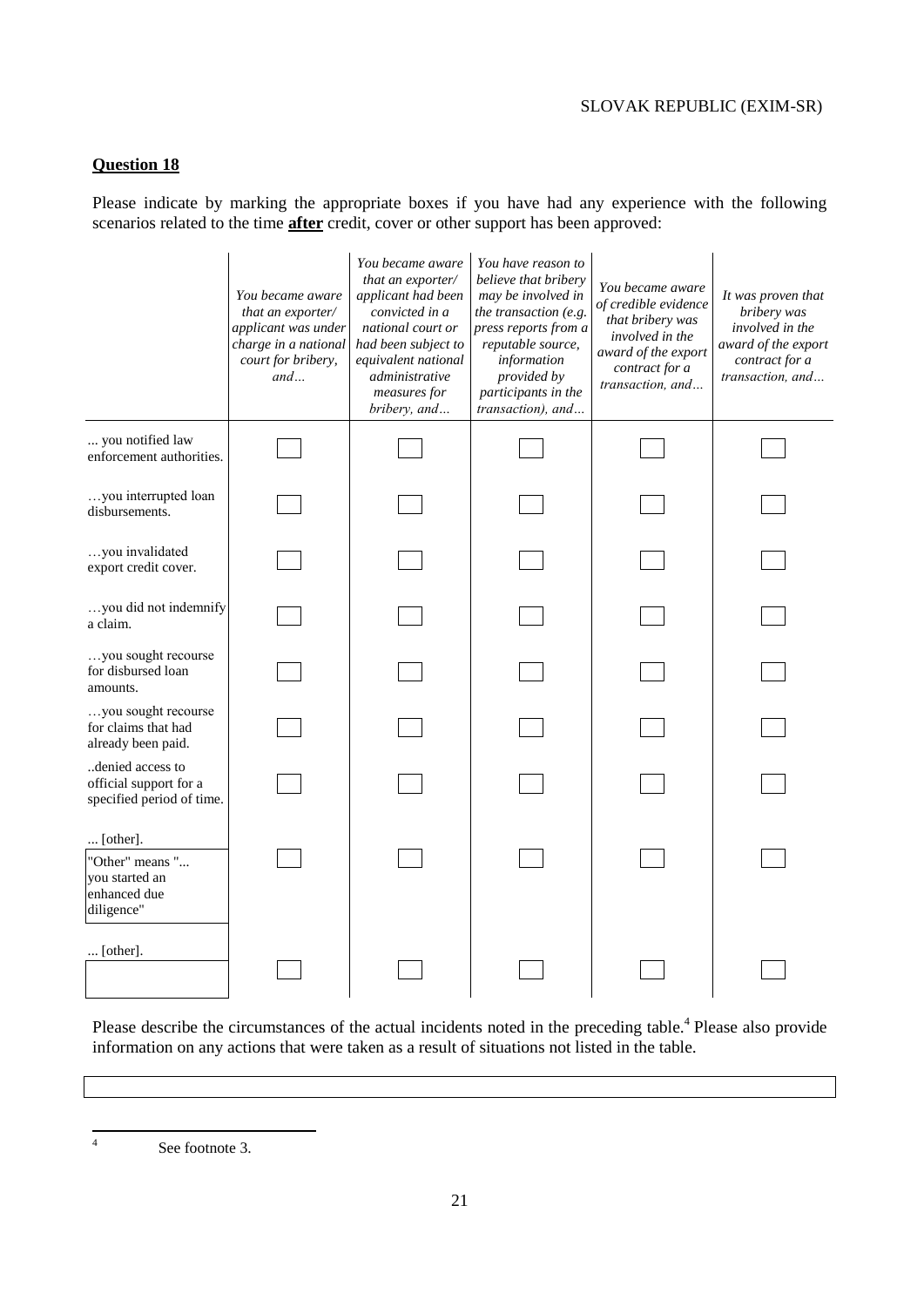# **SECTION V – PRACTICAL APPLICATION OF KEY TERMS**

### **Question 19**

Please provide a detailed description of your **Enhanced Due Diligence Procedures**, addressing, *inter alia*:

- $\triangleright$  Whether they comprise verification that the exporter/applicant has in place appropriate management control systems that combat bribery.
- $\triangleright$  Whether the procedures seek to verify whether an exporter/applicant that has been debarred by an IFI (or any other entity checked under your procedures) or convicted of bribery has taken appropriate internal corrective and preventative measures after having been debarred or convicted.
- $\triangleright$  The treatment of agents' commissions under the procedures.

In case we will have to make Enhanced Due Diligence Procedures they will comprise, inter alia, following steps:

Exporters/ applicants will declare in written what kind of corrective measures in their anti-bribery management control system have been taken.

Exporters/ applicants will declare upon demand of EXIMBANKA SR the identity of persons acting on their behalf in connection with the transaction, as well as the amount and purpose of commissions and fees paid and take the required measures in case of credible evidence that bribery was involved in connection to such commissions.

In case that exporter/applicant has been debarred or convicted of bribery such measures would be asked as replacing individuals that have been involved in bribery, adopting an appropriate anti-bribery management control system and disclosing audit reports.

### **Question 20**

Please describe how the term **Credible Evidence** is applied in practice under your system (*e.g.* who makes the assessment). Any Member who has adopted a definition which is broader (*i.e.* that sets a lower threshold) than the definition provided in footnote 5 of the OECD Council Recommendation on Bribery and Officially Supported export Credits should provide its definition.

The definition of Credible Evidence is interpreted according to the footnote 5 of the Action Statement. Credible evidence is evidence of a quality which, after critical analysis, a court would find to be reasonable and sufficient grounds upon which to base a decision on the issue if no contrary evidence were submitted.

### **Question 21**

Please describe how the term **national court** is applied under your system (*i.e.* does it apply to any national court, or is it limited to certain national courts such as your own and/or or the national courts of the buyer/borrower country).

The term national court means any national court with a legal system generally and legally acceptable, not only our national court or the national court of the buyer/borrower country.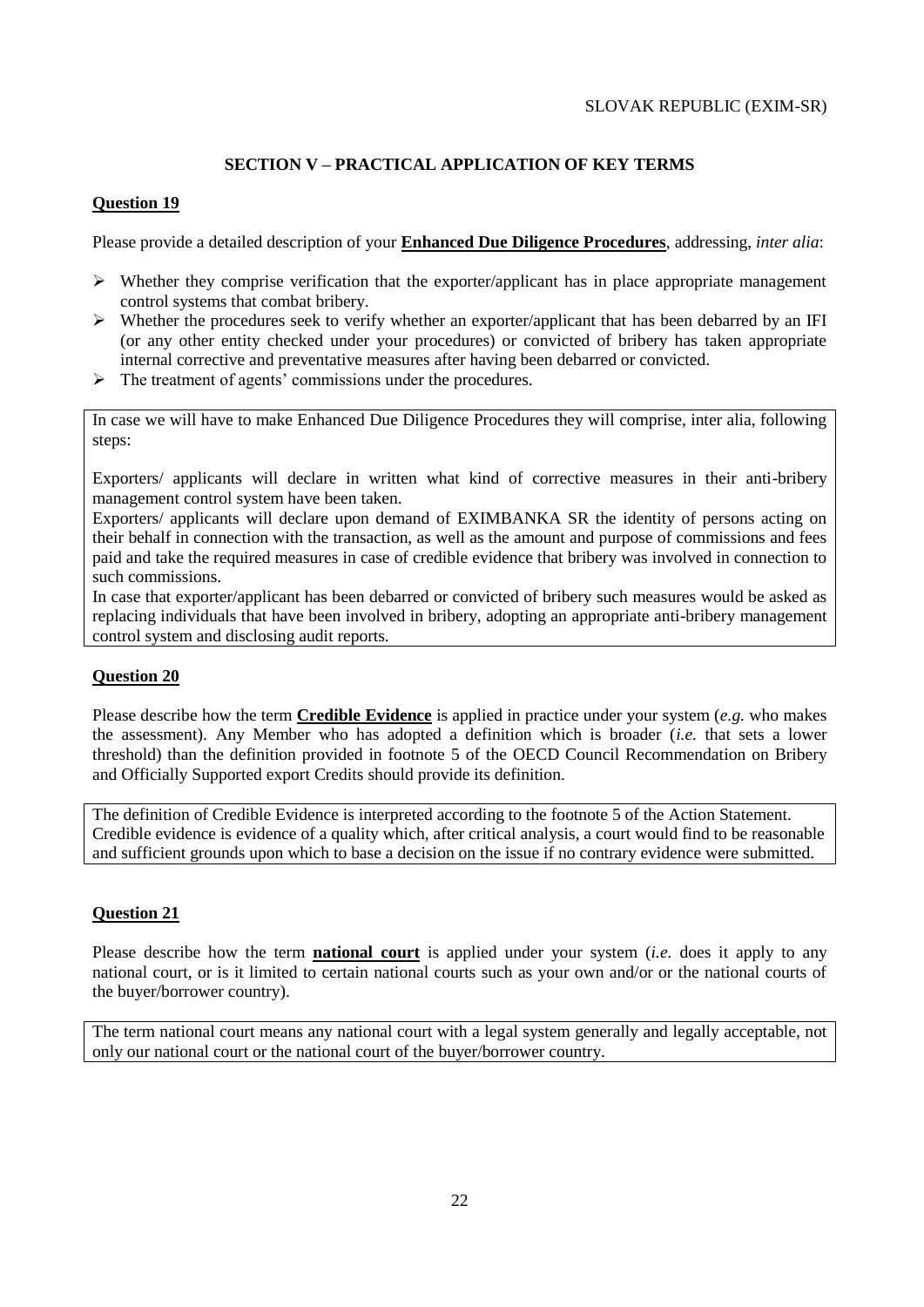### **SECTION VI - FURTHER MEASURES**

#### **Question 22**

Are you considering any further general measures to deter bribery and/or changes to your policies and practices described in the survey?



Comments on measures and/or actions under consideration:

EXIMBANKA SR has increased the anti-bribery measures by introducing antimoney laundering and whistleblowing practices into the internal rules and its notice is performed via the website of EXIMBANKA SR

#### **Question 23**

Would you be prepared to exchange information with other ECG Members about suspected and/or proven instances of bribery related to specific officially supported export credit transactions?



Comments:

However with respect to the following provision of the Insurance Policy "Both Parties undertake to keep the information and facts that came to their knowledge during performance of this Insurance Policy in secrecy and not to disclose them to any third parties. To foregoing will not apply in case the obligation to provide such information is stipulated by the law or by the other general valid legal rules."